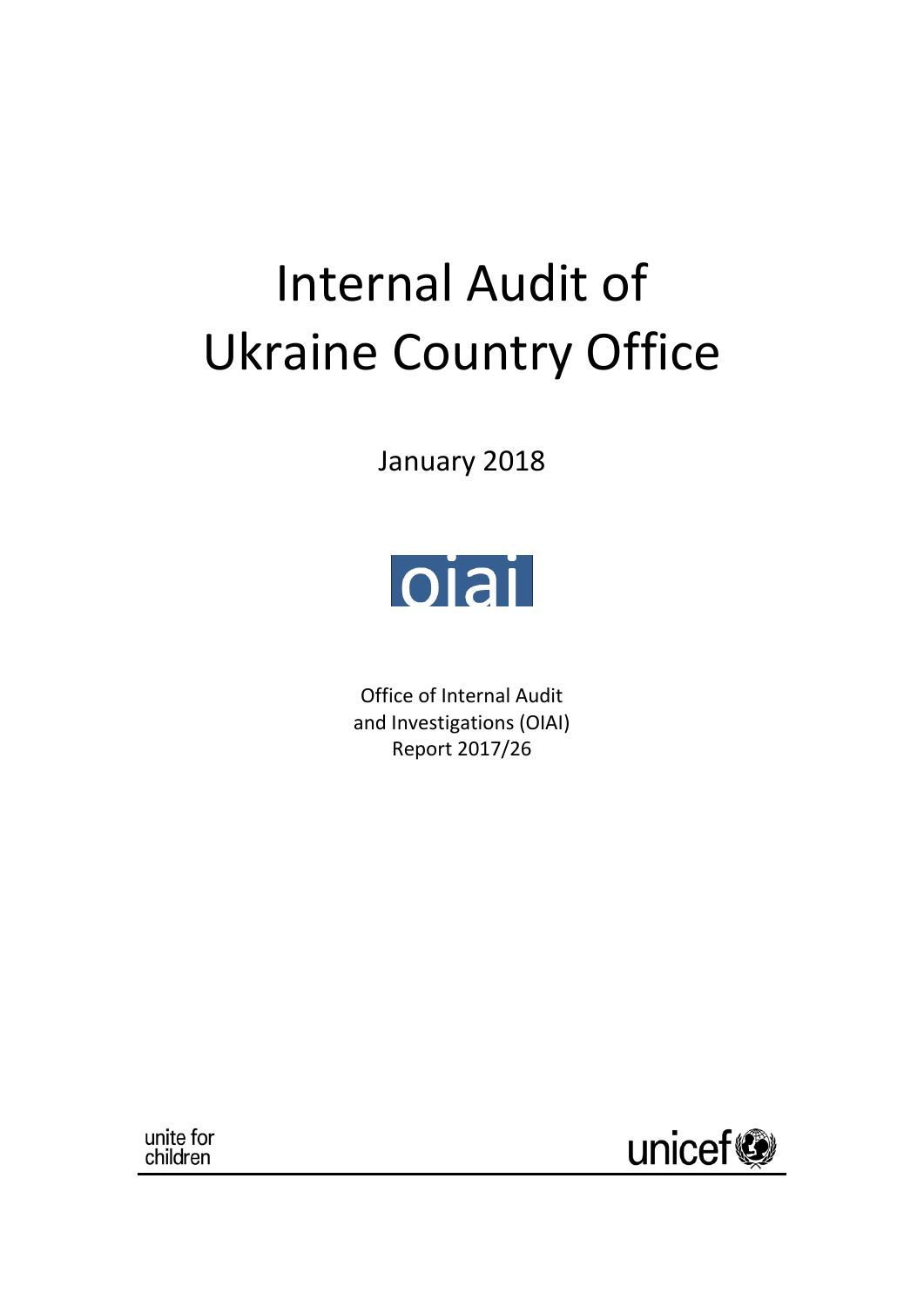## Summary

The Office of Internal Audit and Investigations (OIAI) has conducted an audit of the Ukraine Country Office. The objective of the audit was to assess the office's governance, risk management and internal controls. The internal audit covered the period from January 2015 to November 2016. The audit team visited the office between 14 November and 1 December 2016, and subsequently conducted further work at headquarters.

The 2012-2016 Ukraine country programme had been extended into 2017, and a new country programme was under preparation at the time of the audit visit. The existing programme consists of two main programme components: child rights-based systems, policies and budgets; and protective and inclusive services. There is also a cross-sectoral component. The country office is based in the capital, Kyiv with, at the time of the audit visit, six zone offices (in Kharkiv, Kramatorsk, Donetsk, Mariupol, Dnipropetrovsk and Luhansk).

In the period since the country programme was approved, the emergency in Ukraine has had a significant impact on the office and on the programme, including a significant growth in the scale and range of activities and funding. The original budget for the five-year programme cycle was US\$ 22.075 million; the revised total budget was US\$ 64 million, of which US\$ 4 million were regular resources (RR) and the remainder other resources (OR).

RR are core resources that are not earmarked for a specific purpose. OR are contributions that may have been made for a specific purpose, and may not always be used for other activities without donor agreement. An office is expected to raise the bulk of the resources it needs for the country programme itself, as OR. There is an additional subcategory, Other Resources Emergency (ORE), which the office can obtain to cover humanitarian crises, and the Ukraine Country Office had obtained such funds to the value of US\$ 70 million for the period 2015- 2016. In 2016, the OR ceiling was revised upward to reflect this funding. It had initially been set at US\$ 18 million before the emergency began.

Since early 2014, there has been sporadic fighting in eastern Ukraine. According to the office, the total population affected by the crisis by the time of the audit was over 5 million, of whom 1.7 million were children. The crisis had resulted in displacement of people, disruption in the provision of basic services, and reduction in humanitarian access to the affected population. UNICEF's humanitarian strategy in the crisis region has been to support responses by Government and other partners, focusing particularly on scaling-up interventions in health, child protection, water, sanitation and hygiene (WASH), and education.

This crisis had dramatically changed the context in which the country office operated, and UNICEF had raised significant amounts of ORE to fund its humanitarian response. Although a UNICEF corporate emergency had not formally been declared for the country, the office was allowed to use emergency recruitment procedures from January 2015. Nonetheless, such a dramatic scaling-up of UNICEF's programmes and operations in Ukraine posed significant challenges for the country office against the backdrop of a difficult operating and security environment.

The audit found a number of areas that were functioning well. For example, the office had integrated the emergency response with the regular programme, and had established six zone offices for its implementation in the field. Working with UNHCR and other international and local partners, UNICEF had delivered significant volumes of supplies and other support to the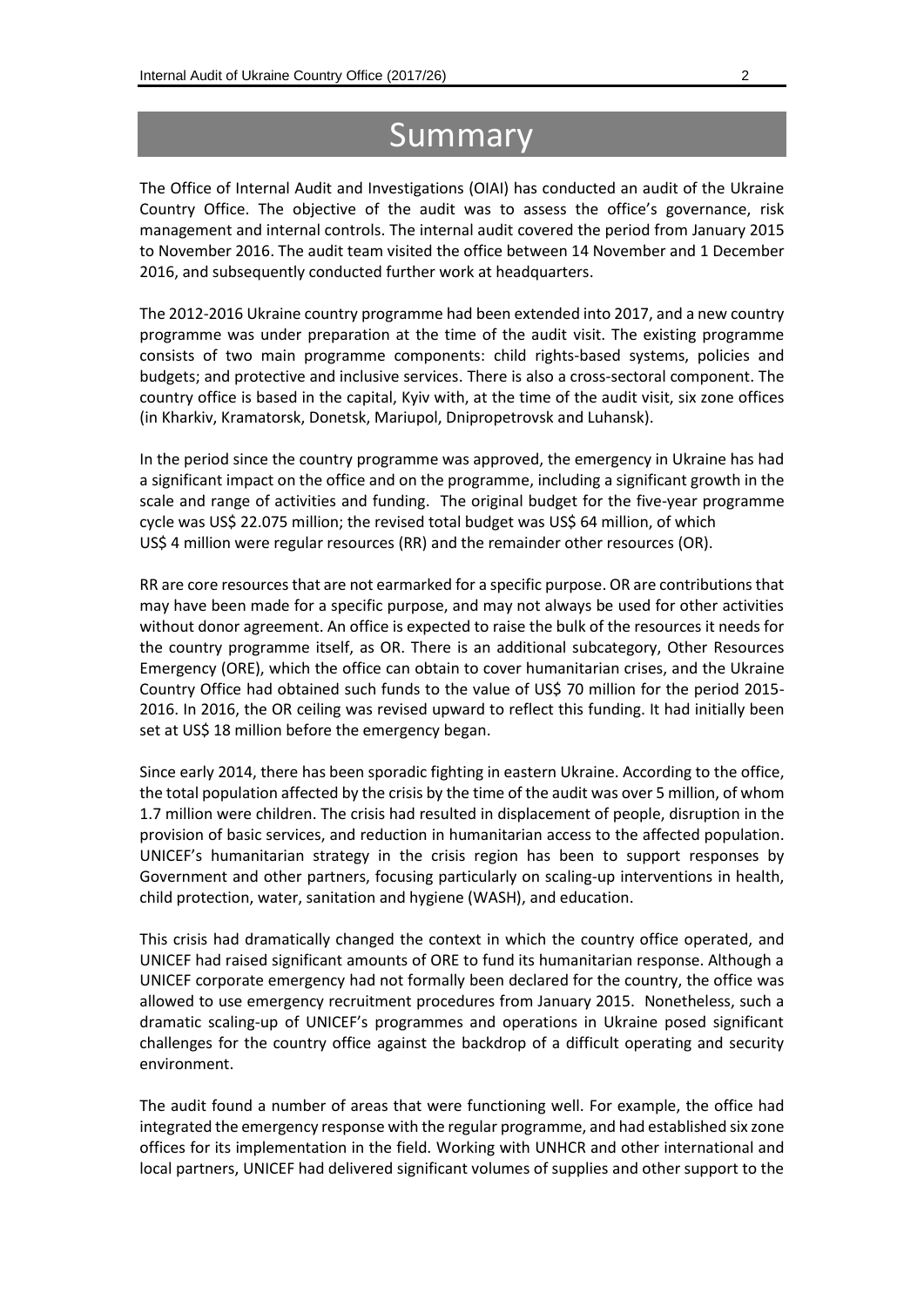affected populations, and had facilitated coordination of the overall humanitarian response through its leadership of the Education and WASH clusters in particular.

#### Action agreed following the audit

The audit identified a number of areas where further action was needed to better manage risks to UNICEF's activities, particularly given the challenging operating environment in Ukraine and the substantial pressures on the office from the rapid scale-up of its programme.

In discussion with the audit team, the country office has agreed to take a number of measures to address these risks and issues. Two actions are being implemented as high priority; that is, they concern issues that require immediate management attention. These relate to strengthening the governance structure for and implementation of the Harmonized Approach to Cash Transfers (HACT), and improving the country office's programme monitoring.

#### Conclusion

Based on the audit work performed, OIAI concluded at the end of the audit that, subject to implementation of the agreed actions described, the controls and processes over the office were generally established and functioning during the period under audit.

The Ukraine Country Office, the Europe and Central Asia Regional Office (ECARO), and OIAI will work together to monitor implementation of these measures.

Office of Internal Audit and Investigations (OIAI) January 2018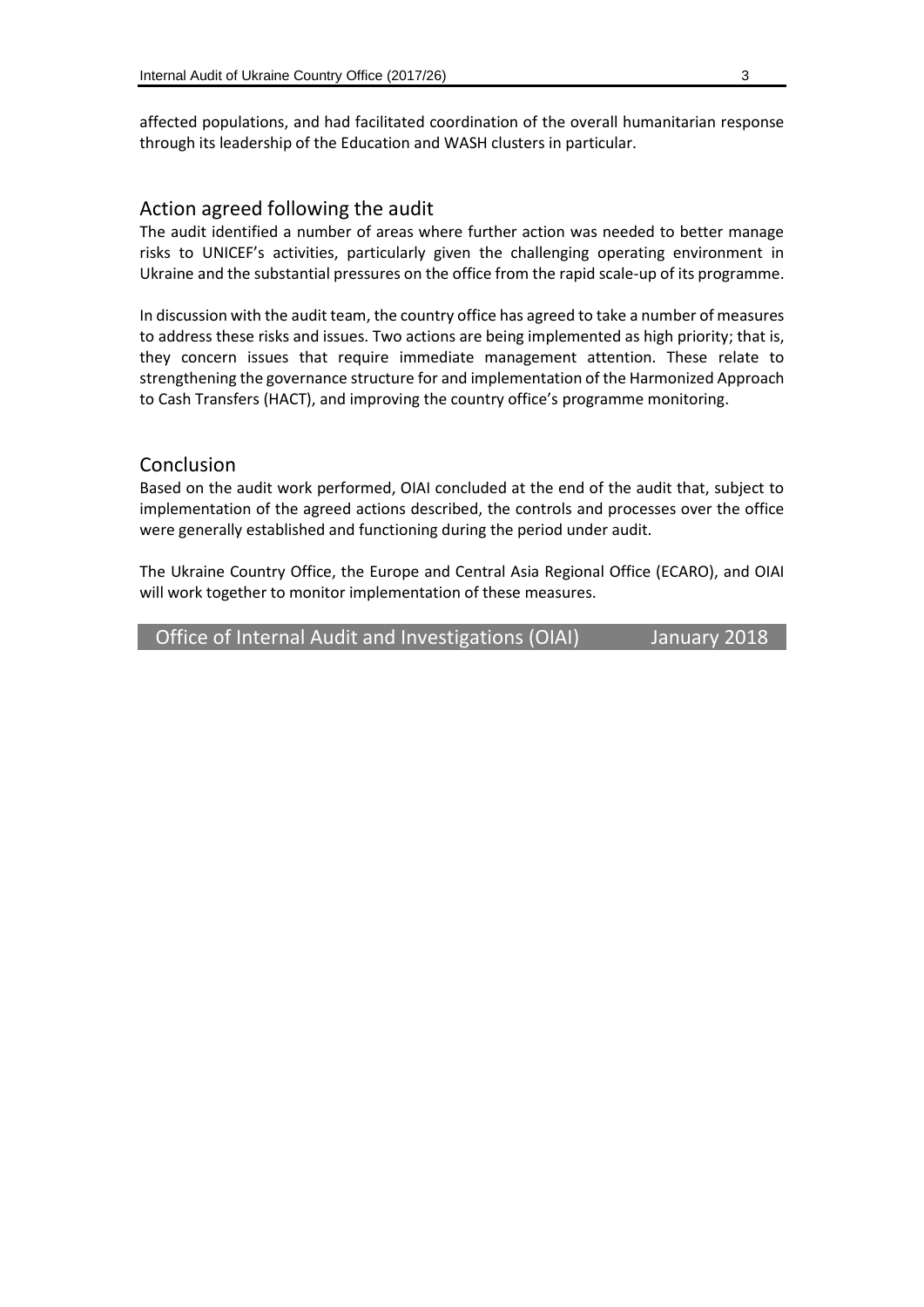## **Contents**

| <b>Summary</b>                                                     | $\overline{2}$ |
|--------------------------------------------------------------------|----------------|
| <b>Objectives</b>                                                  | 5              |
| <b>Audit Observations</b>                                          | 5              |
| Risk assessment                                                    | 5              |
| Office structure                                                   | 5              |
| Recruitment                                                        | 7              |
| Programming                                                        | 8              |
| Preparation of the new country programme                           | 8              |
| Resource mobilization                                              | 9              |
| Procurement planning                                               | 10             |
| Selection of partners                                              | 11             |
| Harmonized Approach to Cash Transfers                              | 12             |
| Programme monitoring                                               | 14             |
| Cash transfer management                                           | 15             |
| Consultancy contract management                                    | 16             |
| Warehouse and logistics management                                 | 17             |
| Annex A: Methodology, and definition of priorities and conclusions | 20             |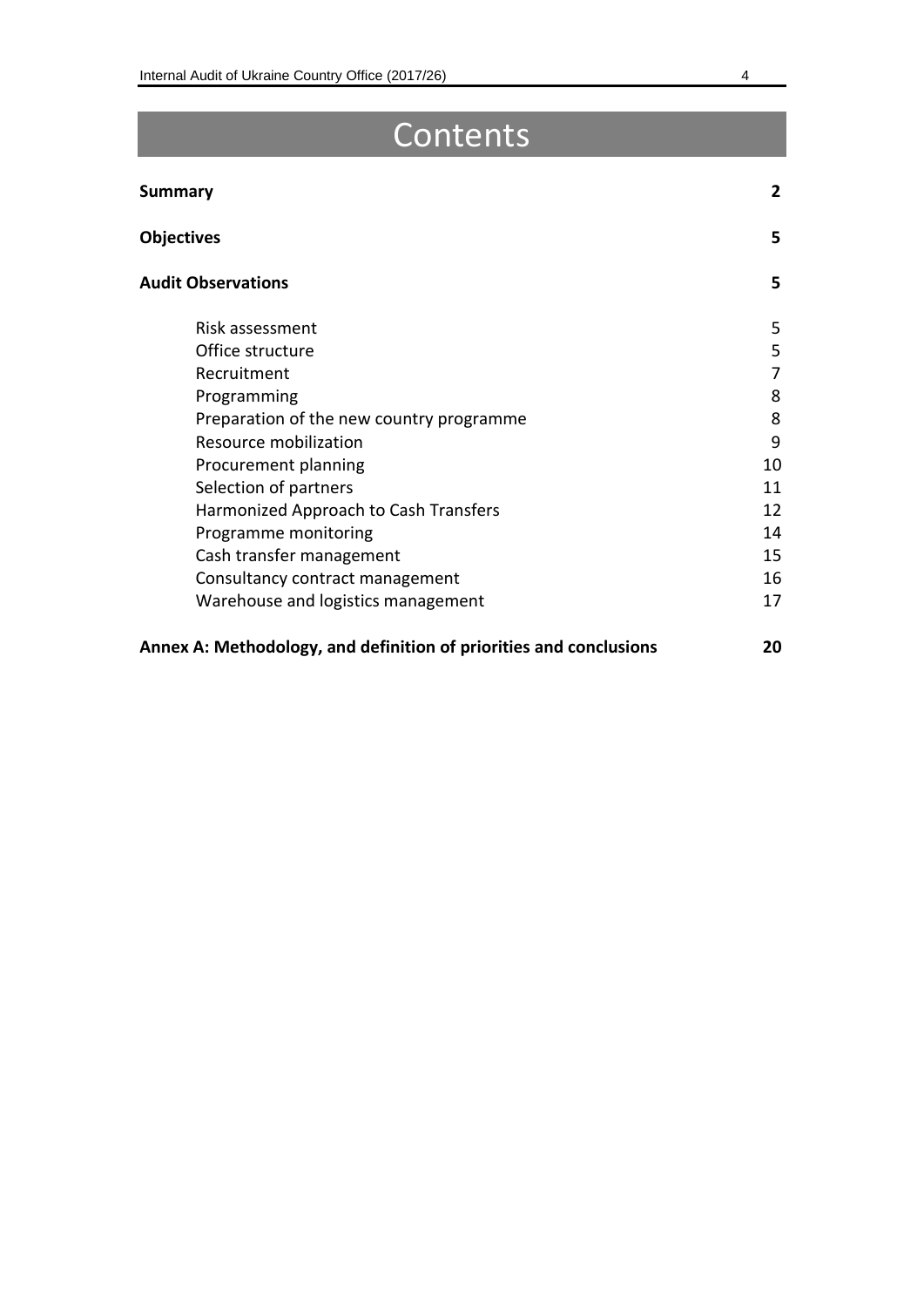## **Objectives**

The objective of the country office audit is to provide assurance as to whether there are adequate and effective controls, risk management and governance processes over a number of key areas in the office. In addition to this assurance service, the audit report identifies, as appropriate, noteworthy practices that merit sharing with other UNICEF offices.

This report presents the more important risks and issues found by the audit, the measures agreed with the client to address them, and the timeline and accountabilities for their implementation. It does not include lower-level risks, which have been communicated to the client in the process of the audit.

## Audit Observations

#### Risk assessment

Under UNICEF's Enterprise Risk Management (ERM) policy, offices should perform a Risk and Control Self-Assessment (RCSA). The RCSA is a structured and systematic process for the assessment of risk to an office's objectives and planned results, and the incorporation of action to manage those risks into workplans and work processes. The risks and their mitigation measures are recorded in a risk and control library.

During the first quarter of 2016, the country office prepared its RCSA and drew up an action plan to mitigate the identified risks. Out of a total of 24 planned actions, 21 were marked "achieved". The audit team noted that of six significant risks identified for 2016, two had not been reflected in the priorities of the office's annual management plan.

**2016 management review:** In view of the significant changes in the operating environment since the crisis, the office had asked a consultant to conduct a management review of the office governance and operation processes. The review was completed in August 2016 and made 27 recommendations. The office decided to implement all of these, and as of the end of November 2016 it had already implemented six of them.

**Agreed action 1 (medium priority):** The country office agrees to reflect within its management priorities all key risks that have been identified.

Staff responsible for taking action: Representative, Deputy Representative, Operations Manager

Date by which action will be taken: 28 February 2018

#### Office structure

The office's structure had grown significantly in order to deliver the emergency response. The total number of staff increased from 27 in 2014 to 67 in November 2016. There were also 53 consultants in 2015 and 78 in 2016.

*Staff functions:* The audit found that 14 consultants were performing what are normally staff functions for the office, in the areas of human resources, administration, inventory management and programme planning and implementation. Examples of tasks that are normally reserved for staff members included: acting as representatives of UNICEF in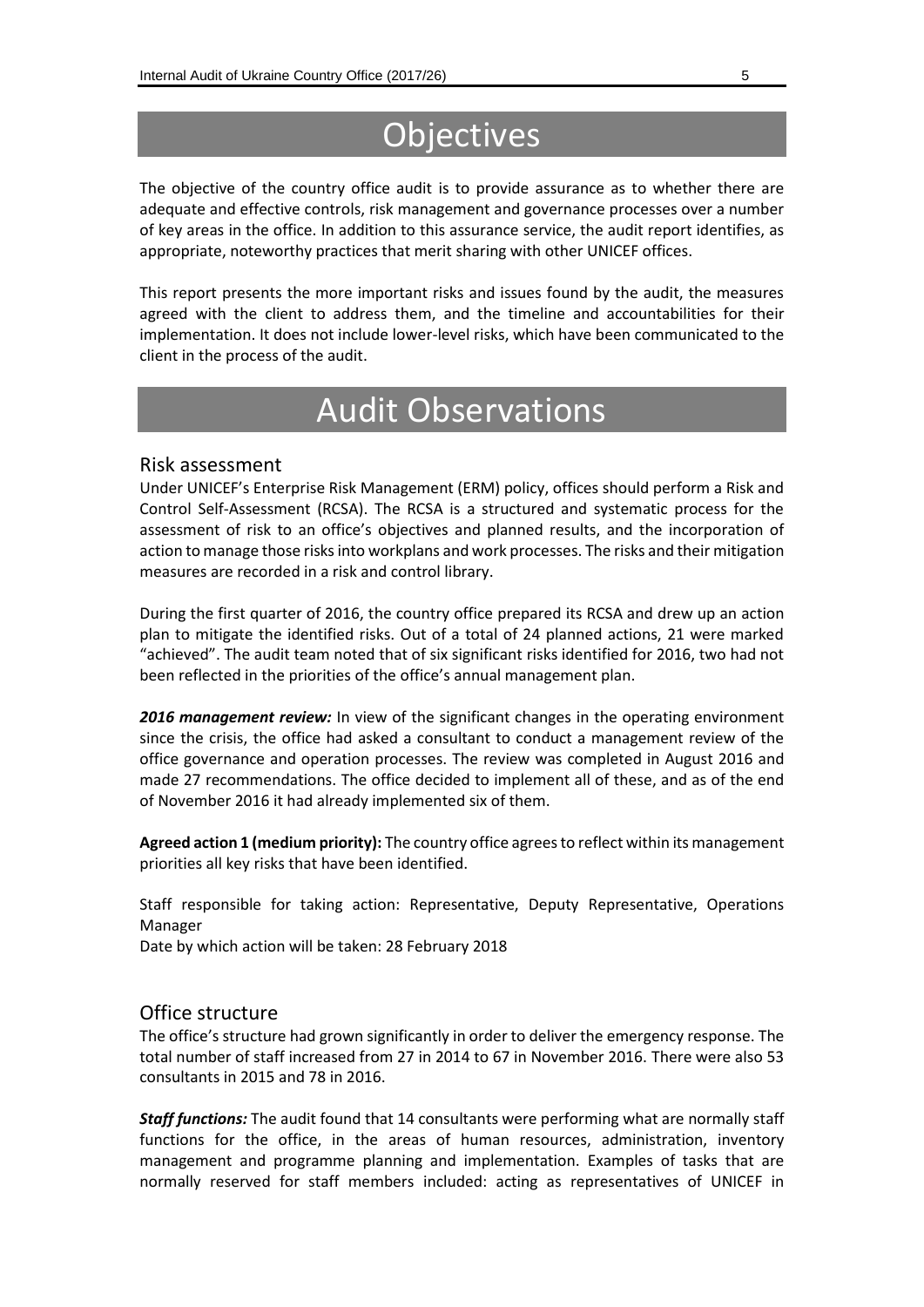meetings with national authorities and NGOs; issuing press declarations in the name of UNICEF; signing programme cooperation agreement (PCA) extensions; participation in panels for selection of other consultants; and supervision of staff members and consultants. The assignment of such responsibilities to consultants is not normally permitted by UNICEF policy, which says that "consultants may not perform regular and continuing staff functions", although the audit team appreciated that this was a response to the urgent needs of the crisis in eastern Ukraine, and that many of the resulting risks could be managed by effective supervision of the consultants.

*Management of Emergency Water, Sanitation and Hygiene (WASH) programme:* An Emergency Coordinator had joined the office on 1 January 2015. Her job description included overall coordination of the emergency response, including planning and implementation. However, she also had administrative responsibility over the four zone offices in the government-controlled areas, and was the budget owner for the largest programme in the country office which represented more than half the total budget.

The most important component of the emergency programme was WASH. The Emergency Coordinator was supported by a Chief WASH Consultant who, as a consultant under an institutional contract, could not be the budget owner under UNICEF's systems, and an Emergency Specialist hired under a temporary appointment contract who did not have any responsibilities in terms of budget implementation. The Emergency Coordinator was the individual accountable for the implementation of this programme as the budget owner, but information related to the partnerships involved in this programme resided mainly with the WASH Consultant and the Emergency Specialist. This increased the risk of confusion in terms of budget responsibilities and fragmentation of the knowledge required for effective budget management.

*Budget owners:* In 2015, it was decided to give programme officers budget management responsibilities outside their area of technical expertise. Thus budget owner responsibility for a given area was sometimes assigned to section heads and staff members of other programme sections. This was done to share experience and knowledge across sectors. However, heads of sections were not accustomed to having to manage large budgets, when before the conflict the country office had been mainly focused on advocacy. This absence of financial management experience could have been at the root of some weaknesses that the audit noted in supply planning, grant management and cash-transfer management (see observations *Procurement planning* and *Cash transfer management*, below). To help mitigate this risk, the country office recruited a budget officer in September 2016.

**Agreed action 2 (medium priority):** The country office agrees to review its staffing structure, including the following steps:

- i. Ensure the structure is aligned to the needs of the new country programme.
- ii. Ensure that consultants are replaced by staff members wherever this is practicable.
- iii. Review the staffing requirements for the WASH programme, and identify and deal with any gaps that need to be addressed for the long term.
- iv. Address any capacity gaps in planning/budgeting through specific training/coaching.

Staff responsible for taking action: Representative, Deputy Representative, Operations Manager

Date by which action will be taken: 31 March 2018 (item ii); the office reports all other actions as completed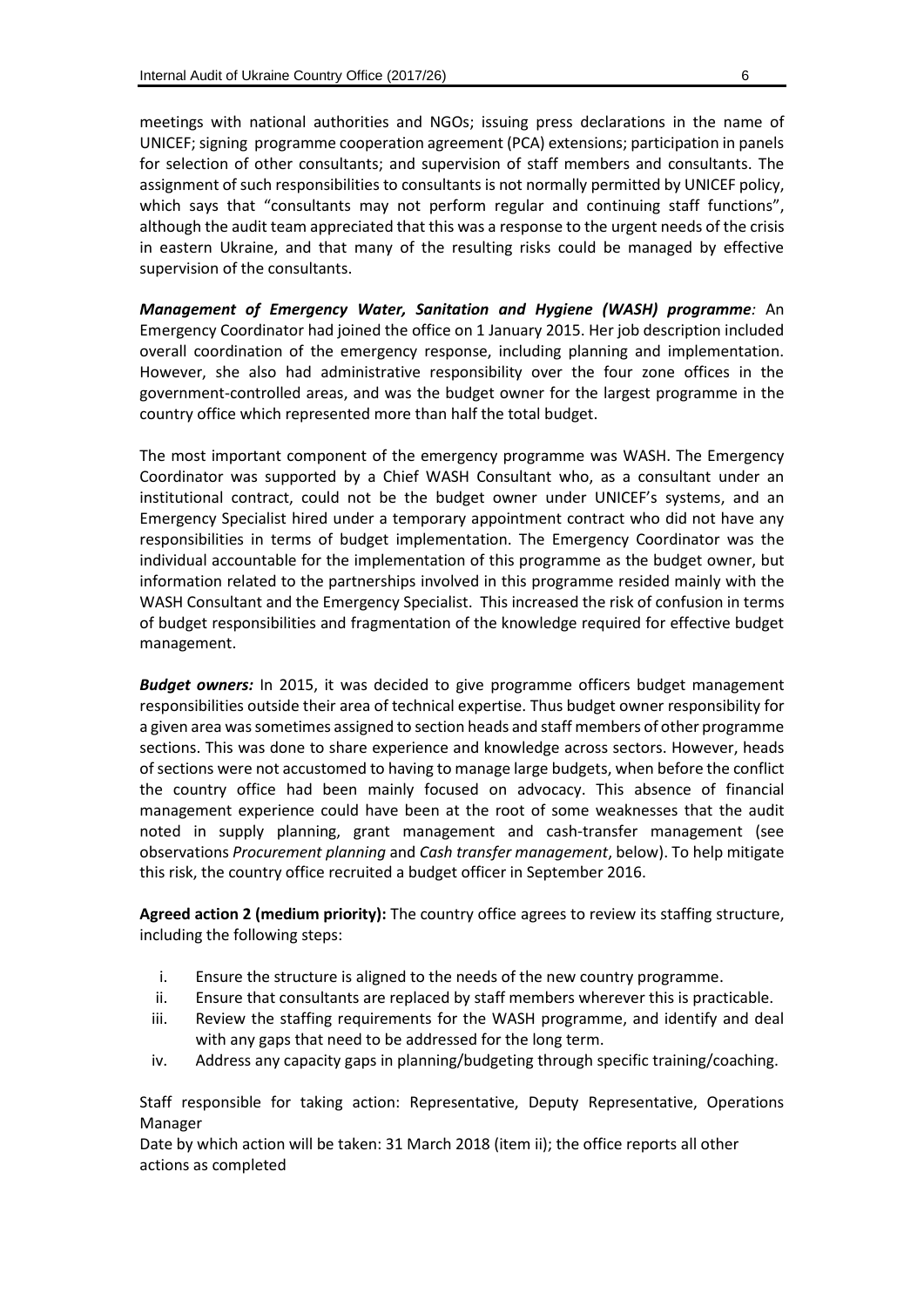#### Recruitment

-

In response to the demands of the crisis in the eastern regions of Ukraine, UNICEF headquarters approved use by the office of fast-track recruitment procedures starting in January 2015.

At the time of the audit, the office had 15 posts which had been vacant for between four and 14 months. These included key positions such as the emergency WASH specialist in Donetsk, the emergency Child Protection Officer in Mariupol, and the partnership specialist in Kyiv. Discussions with the country office suggested that these posts were unfilled due mainly to lack of funding and lack of qualified candidates.

The country office was mitigating the risks arising from some of the vacancies by having standby partners<sup>1</sup> temporarily fill those functions, using temporary assistance (TA) contracts, and through stretch assignments. At the time of the audit visit, the country office was planning to review the structure in 2017.

The audit also noted the following specific weaknesses in the recruitment processes.

**Time to recruit:** The office had a benchmark to complete recruitment in 60 days for fast-track cases, and 90 days for regular cases. However, one regular recruitment had taken 60 days after the closure of advertisement to complete the evaluation of the written test, whilst in three cases of fast-track recruitment it had taken between 66 and 151 days to complete the selection process. The office said that a second evaluator was needed in some cases which causes delay but does not sacrifice quality.

*Selection panel:* An external candidate was eventually selected who had been proposed for interview by a staff member who sat in the selection panel. That staff member also signed off the reference check for the candidate. Two other staff members who were part of the selection panel also signed the reference letter for this candidate. These staff should not have been part of the selection panel to avoid conflict of interest and risking opening the recruitment to dispute. The country office told the audit team that this had been an exceptional case, where a temporary assignment (TA) which underwent a simplified process was used to fill a post whilst a permanent candidate was sourced.

*Background checks:* The office had a policy of requiring at least three background checks, including one from the most recent supervisor of the selected candidate. However, in three out of nine cases tested, only one or two reference checks were performed. In one case, contrary to UNICEF staff selection policy, the offer letter was sent to the selected candidate before the background check information from the most recent employer had been received, and no explanation was given for this.

**Agreed action 3 (medium priority):** The country office agrees to:

- i. Review its staffing requirements and, for the vacant posts, ensure a strategy to fill those that are still needed. The office will propose those posts that are not needed, or cannot realistically be funded, for abolition.
- ii. Ensure that staff selection panel members are aware of their responsibilities, and

<sup>&</sup>lt;sup>1</sup> Standby partners are other organizations, UN and non-UN, with which UNICEF has a reciprocal agreement under which it can borrow staff for up to three months in an emergency such as that in Eastern Ukraine.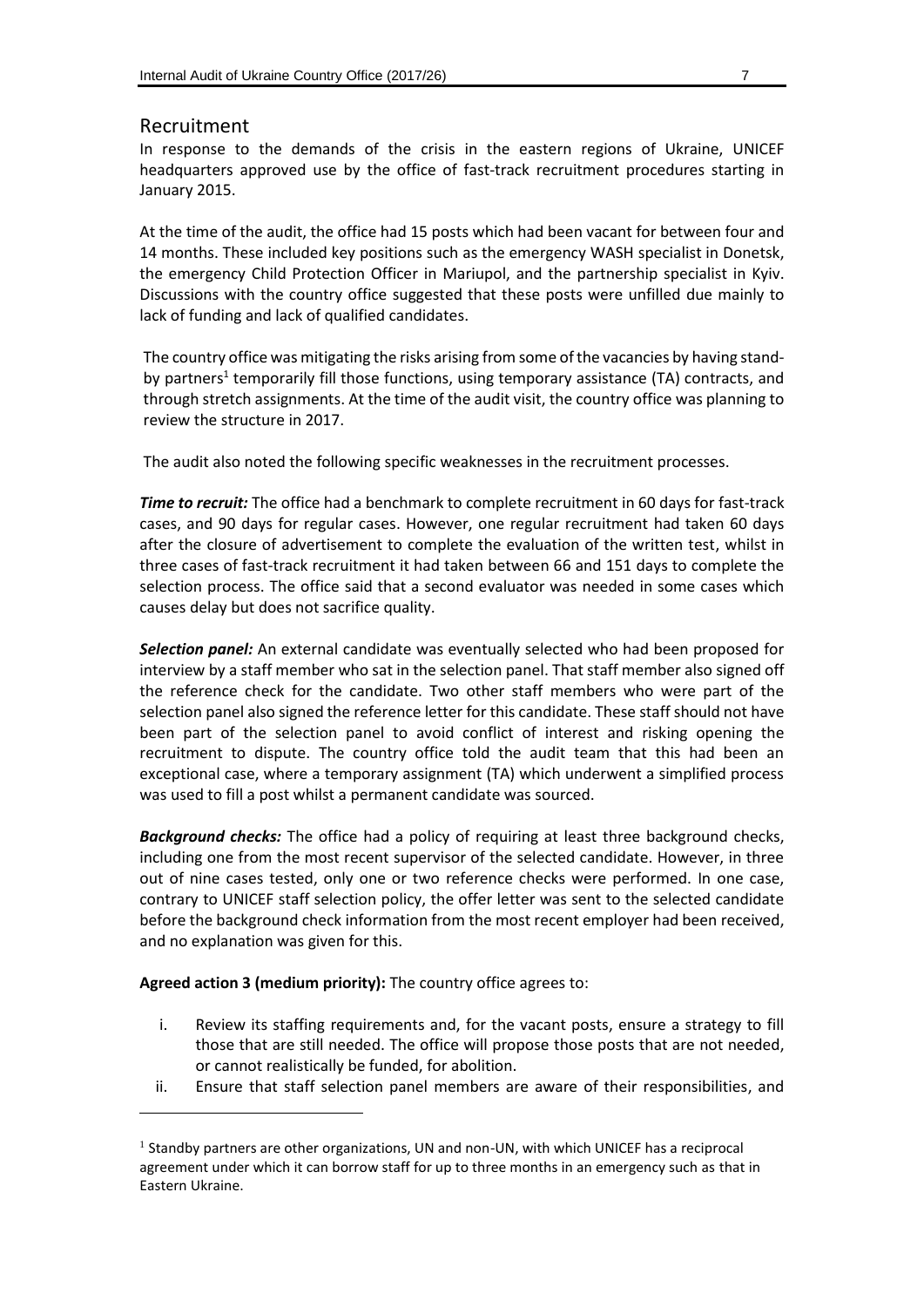avoid situations that could lead to actual or perceived conflicts of interest and/or impairment of independence in recruitment decisions.

iii. Monitor adherence to UNICEF policy in relation to reference checks.

Staff responsible for taking action: Representative, HR Manager, HR Officer Date by which action will be taken: The office reports all actions as completed

#### Programming

-

Programme interventions in eastern Ukraine included the rehabilitation of schools. However, UNICEF had not been involved in the first step of identification of schools to be rehabilitated. Instead it had relied on the NGO implementing the programme to do this. The NGO also had directly negotiated with the local authorities in the establishment of the list of the schools to be rehabilitated. Thereafter, official requests for involvement from the local authorities were addressed not to UNICEF but to the NGO.

This could result in disbursement of funds for ineligible or non-existent activities and could also compromise UNICEF oversight over the agreed activities. The office did not have a mechanism to mitigate the risk of the same implementing partner both negotiating the intervention and later implementing it.

**Agreed action 4 (medium priority):** The country office agrees that before signing any agreement with a partner that is to both identify and implement activities, it will establish a process for ensuring that UNICEF is involved in the identification of those activities or, where this is not possible, that there is a process for managing the related risks.

Staff responsible for taking action: Deputy Representative Date by which action will be taken: The office reports action as completed

#### Preparation of the new country programme

The 2012-2016 country programme had been extended to 2017 to align it with an extension of the UNDAF.<sup>2</sup> In September 2016, the country office had started the preparation of the new country programme. The audit noted the following with regard to this process.

*Integration of emergency component:* The country office had had seen the need to better integrate the emergency component into the regular programme as early as 2015, during the mid-term review. This led to annual workplans that did reflect this integration.

However, since the emergency programme was mostly (78 percent by funding) linked to WASH, it was mainly integrated in the output 2.3 *Access to essential commodities*. Integration of the emergency and regular programme had not gone beyond that. Furthermore, the country office planned to scale up the interventions in the emergency areas to national level – this had been recommended by the Regional Director and UNICEF's Office of Emergency Programmes (EMOPS). However, at the time of the audit visit the country office had no strategy to ensure sustainability and adoption at a national level of the models implemented

<sup>&</sup>lt;sup>2</sup> The United Nations Development Assistance Framework (UNDAF) is a broad agreement between the UN as a whole and a national Government, setting out the latter's chosen development path, and how the UN will assist.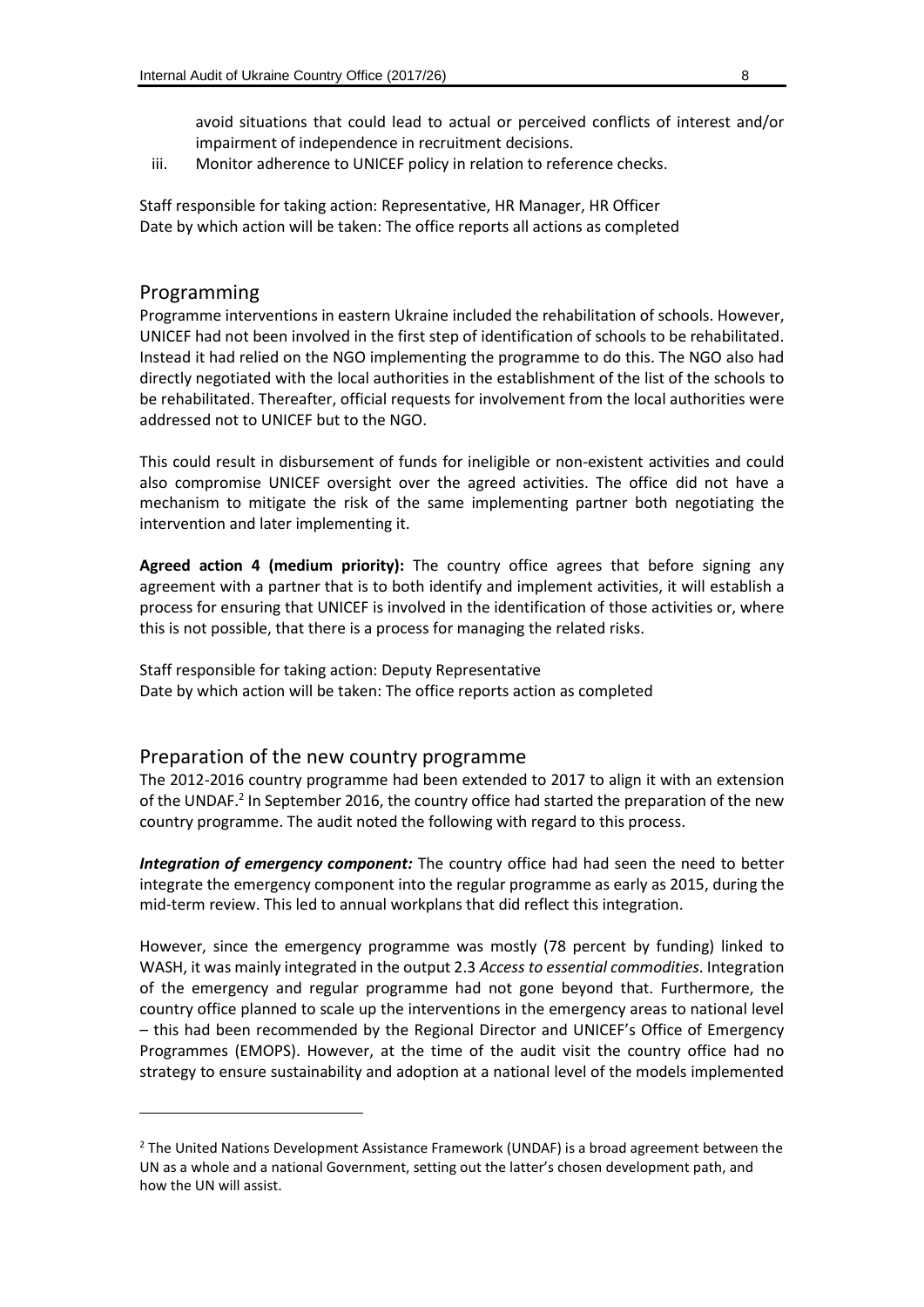in the eastern regions as part of the emergency response, in particular in health and social services.

*Situation analysis:* Country offices generally prepare a situation analysis (SitAn) on children and women at least once in the course of a country programme; this feeds into the design of the country programme that follows. The SitAn in Ukraine was finalized in mid-2015 and was a joint initiative of UNICEF and the Government of Ukraine. It was prepared using international and national consultants.

Following a review of the SitAn and discussions with the country office, the audit team noted that there were weaknesses in the quality and reliability of the data collected by the statistical service, including data on child poverty. These weaknesses were highlighted in the SitAn report as a limitation on the consultant's work. Moreover, there were insufficient disaggregated data on chidren from the Roma minority, a disadvanted and marginalized group in Ukraine.

**Agreed action 5 (medium priority):** The country office agrees to:

- i. Identify potential opportunities for scaling-up to national level of programmes implemented as part of the emergency response in eastern regions, in order to integrate them in the next country programme.
- ii. Prioritize capacity-building of national authorities on quality and reliability of data on child poverty. In the shorter term, fill gaps in this data as much as possible with surveys and studies, which will be included in the office's PRIME (Plan for Research , Impact Monitoring and Evaluation).
- iii. Obtain disaggregated data on the situation of children from the Roma so as to better reflect their needs.

Staff responsible for taking action: Representative, Deputy Representative Date by which action will be taken: 31 December 2018 (item iii, through the planned MICS); the office reports both other actions as completed

#### Resource mobilization

Overall, the country office had been successful in mobilizing other resources (OR) funds, and this had been recognized in 2016 by a *post-facto* increase in its funding ceiling for OR from US\$ 18 million to US\$ 60 million, reflecting the sums raised. However, the audit noted that US\$ 30 million of these funds had been mobilized from a single donor, posing a risk to the sustainability of the programme if this donor withdrew its support.

Moreover, when an office or programme is heavily dependent on a limited range of donors, there is a risk that the programme focus will be driven by those donors' specific priorities rather than by UNICEF and its partners' assessment of children's needs. According to the country office, the focus of donors on funding the emergency response had made it harder to fund its regular programme, particularly in sectors such as Child Protection where the funding gaps have always been relatively high.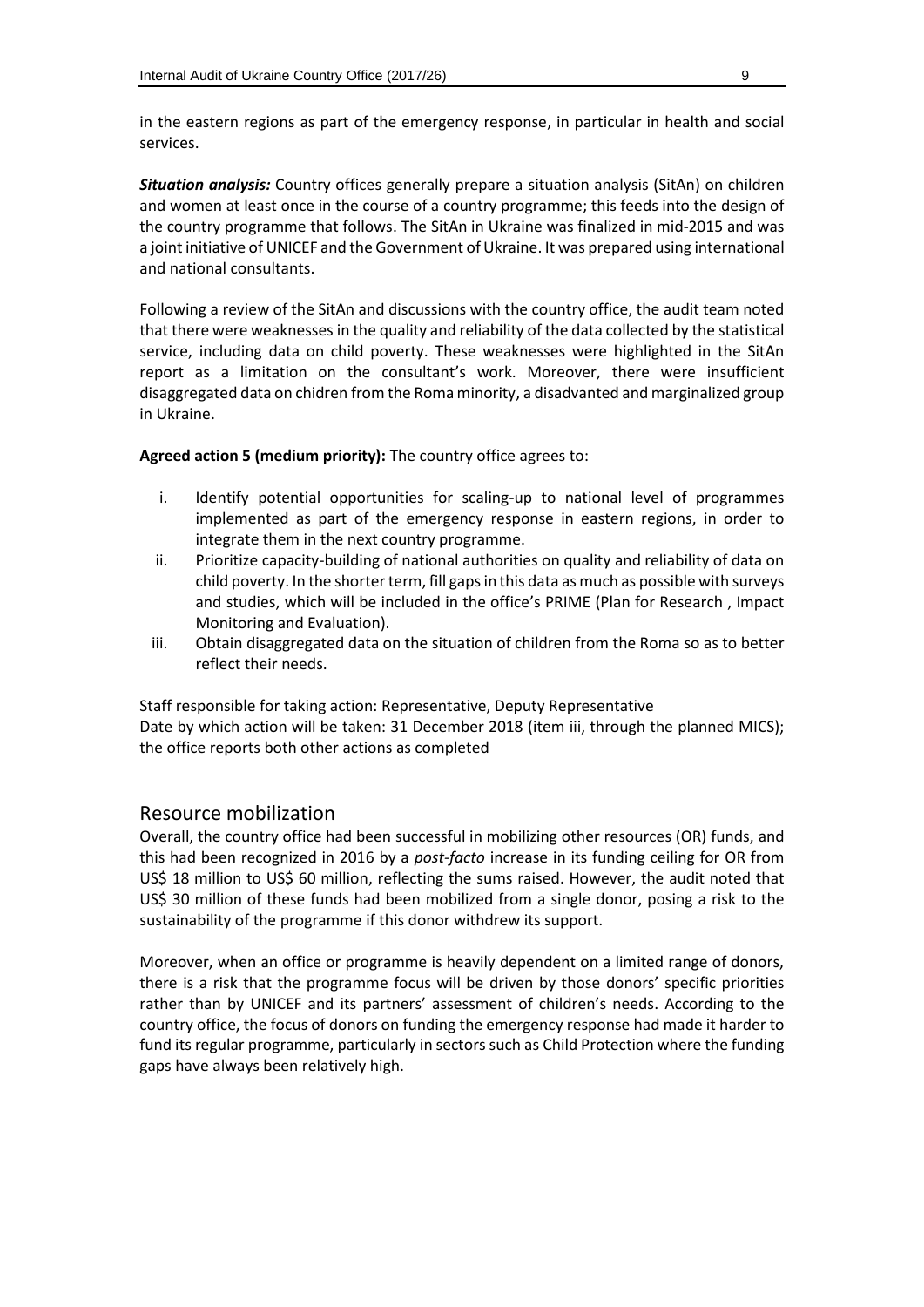In July 2014 the office had prepared a resource mobilization<sup>3</sup> strategy to reflect the additional funding needs from the emergency. However, this was done without a complete picture of the funding needs for the rest of the country programme, including the impact of the crisis, as a needs assessment was completed only in 2015. This did not enable the strategy to reflect a complete picture of the office's funding needs for the rest of the programming period, taking fully into account the impact of the crisis. Furthermore, the strategy foresaw the creation of a fundraising taskforce led by the Representative, but this taskforce had not operated.

The audit team could not determine the exact extent of funding gaps per programme output, $4$ since these had not been recalculated by the country office after the restructuring of outputs following the 2015 review. In 2015, funding gaps for the regular programme were followed up using monitoring tables during programme coordination meetings, and for emergency funds through situation reports. However there was no evidence that the office had continued to use these tools in 2016.

**Agreed action 6 (medium priority):** The country office agrees to:

- i. Monitor funding gaps by programme output and establish a funding strategy for programme areas that may be underfunded, increasing donor diversity where possible.
- ii. Review responsibilities for monitoring resource mobilization, and ensure they are carried out using appropriate tools.

Staff responsible for taking action: Deputy Representative Date by which action will be taken: 30 June 2018

#### Procurement planning

1

The office prepared a consolidated procurement plan that was monitored and controlled by the supply section. However, the information it contained was limited to the name of the requestor, the programme section and the planned amounts by value, without indicating quantities. This did not enable a proper planning of supplies. Also, the specific inputs required were not always identified; sometimes there were only generic activity descriptions, such as 'rehabilitation', 'production of visibility products', or services to provide daily support on UNICEF Ukraine social media accounts.

There was also a significant difference in actual against planned procurement. According to data held in VISION,<sup>5</sup> the total value of purchase orders placed for goods and services in 2015

 $3$  While the terms "resource mobilization" and "fundraising" are often used interchangeably, the former is slightly broader; although fundraising is its largest single component, it also includes mobilizing resources in the form of people (volunteers, consultants and seconded personnel), partnerships, or equipment and other in-kind donations.

<sup>4</sup> UNICEF programmes plan for results on two levels, outcomes and outputs. An outcome is a planned result of the country programme, against which resources will be allocated. It consists of a change in the situation of children and women. An output is a description of a change in a defined period that will significantly contribute to the achievement of an outcome. Thus an output might include (say) the construction of a school, but that would not in itself constitute an outcome; however, an improvement in education or health arising from it would.

<sup>5</sup> VISION is a UNICEF management information system (from Virtual Integrated System of Information).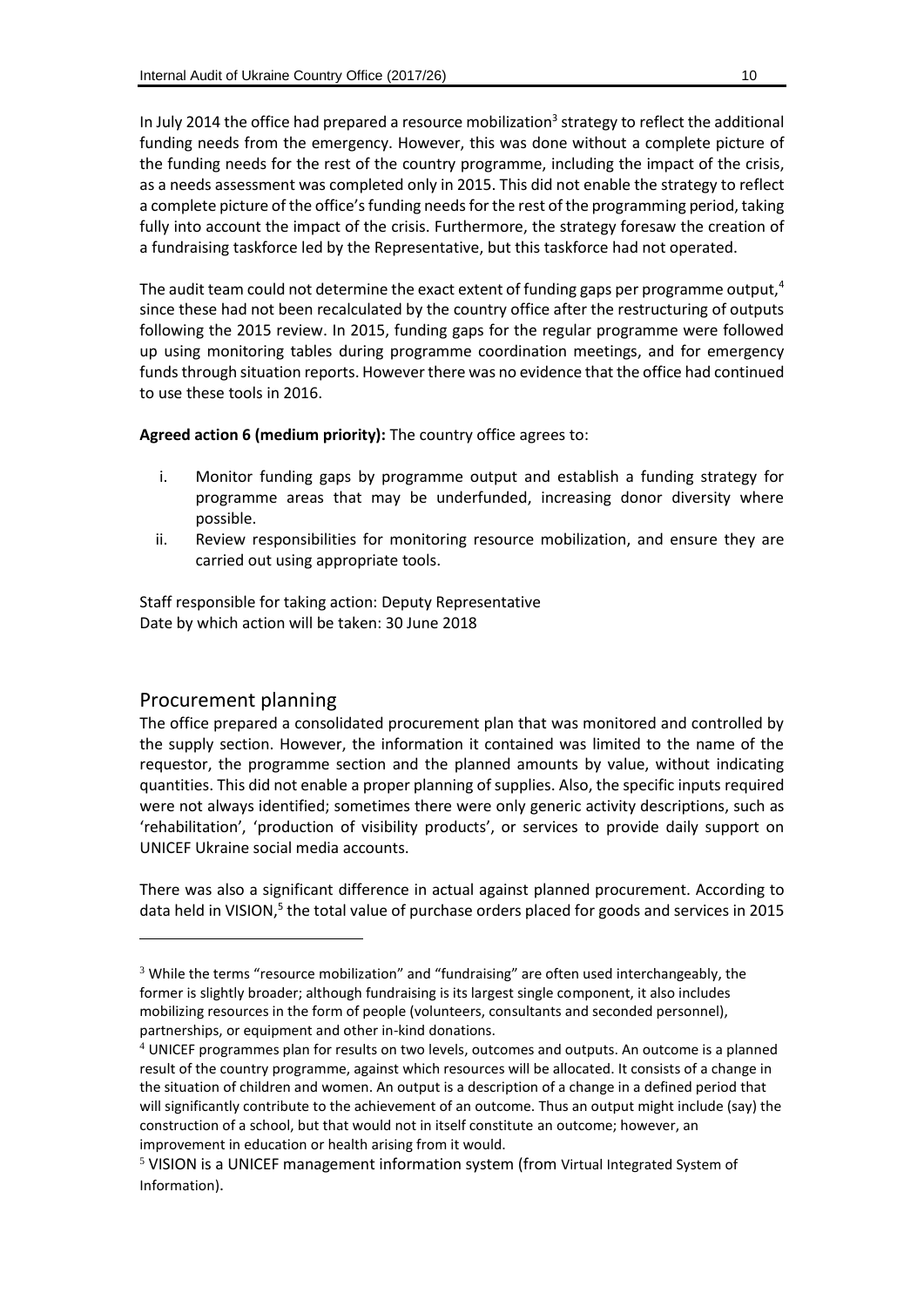and 2016 (as of November 2016) was US\$ 42.4 million against a planned total of US\$ 32.2 million. Procurement had thus been underestimated by US\$ 12.2 million (40 percent). A review of the purchase orders placed by the office during 2015 and 2016 showed that *ad hoc* requests for supplies were submitted that had not been included in the supply plan. These included cases of requests for purchases close to the expiry dates of the grants by which they were funded.

The differences between planned and actual procurement were due to inadequate matching of quantities to needs, and procurement needs were not always sufficiently taken into account during the preparation of the workplans and in signing programme cooperation agreements(PCAs). More regular monitoring of implementation of the supply plan could have helped the office address changes, delays or unforeseen events in order to adjust quantities and values promptly.

**Agreed action 7 (medium priority):** The office agrees to:

- i. Review its planning process and ensure that supply plans are informed by specific quantities required for the planned activities.
- ii. Avoid as far as possible *ad hoc* procurement close to expiry of the related grants.
- iii. Monitor supply procurement and ensure orders are placed from the procurement plan whenever possible, and that exceptions are justified in writing and the supply plan adjusted accordingly.

Staff responsible for taking action: Deputy Representative, Supply & Logistics Officer, Procurement Officer, Chief of Operations

Date by which action will be taken: completed (i); 1 February 2018 and ongoing (ii and iii)

#### Selection of partners

The office signed one or more programme cooperation agreements (PCAs) with 25 NGOs in 2015 and 16 in 2016 (as of the end of November). The audit reviewed five of these PCAs worth about US\$ 4 million signed with national and international NGOs.

The NGOs were identified using the direct selection procedure – that is, the office chose an NGO with which to work, rather than putting the proposed PCA out for bids. UNICEF advice is that the latter procedure should be followed where possible. Where it is not, an office should note the reasons. The office provided *a posteriori* justification for four of five cases reviewed but none for the fifth. UNICEF also requires offices to define the criteria for selection of NGO partners but the office had not done this.

The office had a programme review committee (PRC) to review proposed PCAs. However, the audit noted the following in the five PCAs reviewed:

- In none of the cases was there evidence of budget review by the PRC; there was thus no assurance that the projects had been costed adequately.
- Although three PCAs mentioned the distribution of supplies, they did not include the supply budgets with description of detailed items, corresponding amounts and delivery terms. The lack of supply details in the PCAs complicated the office's supply planning in terms of quantity, type and delivery.
- In one case, the PCA was amended to reflect an increase of the budget from 29 to 36 million Ukrainian hryvnia (from US\$ 1.12 to US\$ 1.4 million). The amendment was not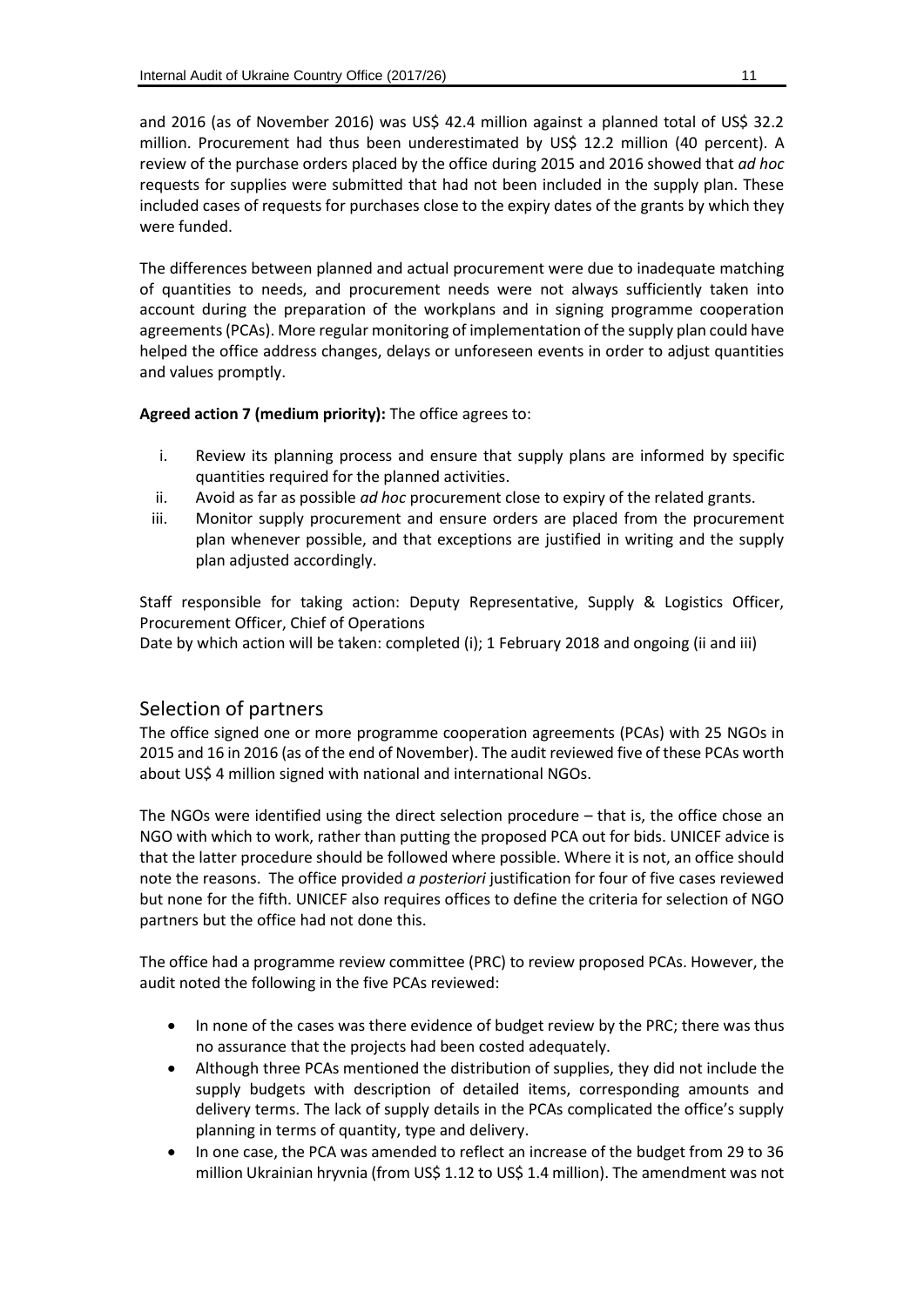submitted to the PRC for review.

- In all cases, the risks linked to the implementation of the programmes were not assessed.
- In four cases, there was previous UNICEF experience with the partner that was not reviewed.
- Two PCA submissions were signed by a consultant and not by a staff member.

The audit also noted that the HACT<sup>6</sup> focal point was not a member of the PRC, although the review of the partner's risk profile and the planning of the assurance activities was an essential element of the partnership review.

**Agreed action 8 (medium priority):** The country office agrees to:

- i. Define criteria for the identification of NGOs with the best comparative advantage as partners for the country programme.
- ii. Where direct selection has been used, assess the NGO against those defined criteria and document that assessment in the minutes of the programme review committee (PRC), along with the rationale for using direct selection.
- iii. Improve the quality of the files submitted to the PRC and its review of those files by systematically presenting to it the risk assessment, and any past evaluation of the performance of the partner.
- iv. Ensure that the PRC reviews the budget of the proposed PCA and, where relevant, the list and description of supplies, and minutes these reviews.
- v. Ensure that information on partner's risk profile and corresponding assurance activities are correctly reflected in the PRC submission and in the HACT assurance plan.
- vi. Consider whether the HACT focal point should be a member of the PRC.

Staff responsible for taking action: Deputy Representative

Date by which action will be taken: 31 March 2018 (i and ii); the office reports all other actions as completed

#### Harmonized Approach to Cash Transfers (HACT)

UNICEF offices are required to implement the Harmonized Approach to Cash Transfers(HACT). With HACT, the office relies on implementing partners to manage and report on use of funds provided for agreed activities; this reduces the amount of supporting documentation UNICEF demands from the partner, thus cutting bureaucracy and transaction costs.

HACT makes this possible by requiring offices to systematically assess the level of risk before making cash transfers to a given partner, and to adjust their method of funding and assurance practices accordingly. HACT therefore includes micro-assessments of implementing partners expected to receive US\$ 100,000 or more per year from UNICEF. For those receiving less than this figure, offices should consider whether a micro-assessment is necessary; if they think it is not, they can apply a simplified financial management checklist set out in the HACT procedure. At country level, HACT involves a macro-assessment of the country's financial management system.

-

 $6$  HACT is the Harmonized Approach to Cash Transfers. See following observation.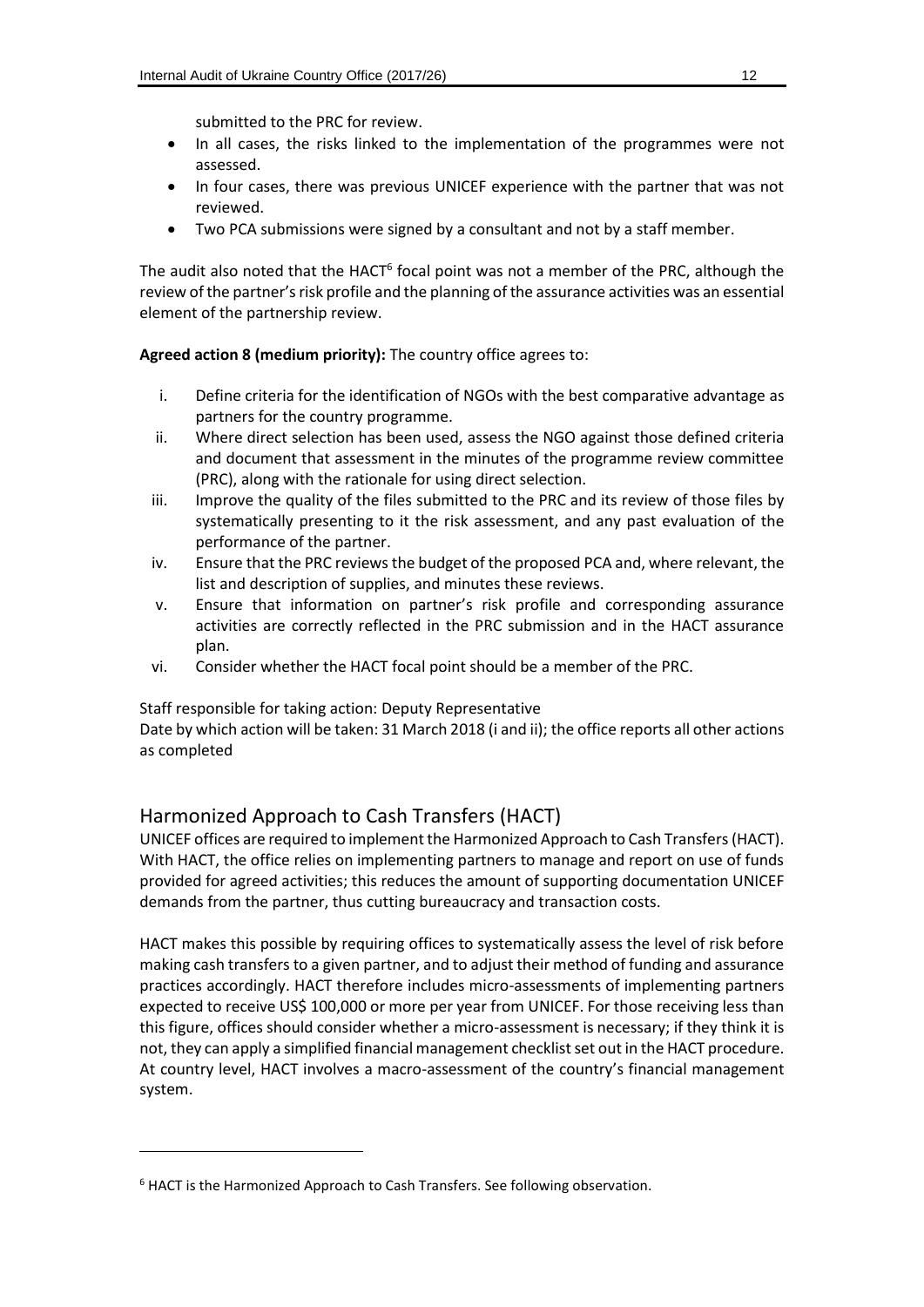As a further safeguard, the HACT framework requires offices to carry out assurance activities regarding the proper use of cash transfers. Assurance activities should include spot checks, programme monitoring, scheduled audit and special audits. There should also be audits of implementing partners expected to receive more than US\$ 500,000 during the programme cycle. HACT is also used by UNDP and UNFPA, and the agencies are meant to work together to implement it.

During 2015 and 2016 (until November 2016), the office made direct cash transfers (DCTs) totalling US\$ 11 million, of which US\$ 10.6 million were transferred to NGOs and US\$ 400,000 to Government implementing partners. The office had assigned the role of HACT focal point to the Budget Officer, who joined the office in September 2016. The audit noted the following.

*Country Programme Action Plan (CPAP):*<sup>7</sup> The CPAP signed with the Government did not include all the relevant HACT provisions. Missing clauses included those on monitoring, assurance and evaluations, by which the Government partner agrees to cooperate with UNICEF on monitoring all activities supported by cash transfers and on assessment of public financial systems.

*Micro-assessments:* The office had micro-assessed eight partners in 2015 and 2016, but had not used the results to decide the type of cash transfers to be used or the level of assurance activities. The office also did not always follow up key recommendations stemming from the micro-assessments and make sure they had been carried out. It did have a database that it had adopted in September 2016 to track these recommendations, but it was still under development and did not track actions arising from the various assurance activities as well as micro-assessments. It was not consistently used across the programme sections and it did not contain complete information. For instance, four partners that were visited by audit had outstanding micro-assessment recommendations that were not recorded in the database or followed up.

*Assurance activities:* The office prepared assurance plans in 2015 and 2016. Contrary to the requirements of the HACT framework and policy, the frequency of spot checks and programmatic visits reflected in the plan were not defined on the basis of the partners' risk profile or the total amount disbursed to them annually and through the programme cycle. Moreover, the overall level of implementation of spot checks was low; in 2015 only five out of 32 planned took place, and in 2015 16 out of 40. In contrast, all 32 programmatic visits<sup>8</sup> planned for 2015 did take place, and in 2016, 44 out of the 50 planned did. However, there was no quality review process over the programmatic visit reports, and the audit team found that their quality was inconsistent.

For the scheduled audits, the office contracted external audit firms. Two audits were performed in 2015 and three in 2016. However, a partner that had received over US\$ 500,000

-

 $7$  The CPAP is a formal agreement between a UNICEF office and the host Government on the programme of cooperation, setting out the expected results, programme structure, distribution of resources and respective commitments during the period of the current country programme.

 $8$  According to the latest UNICEF-specific HACT procedure issued in 2014 (page 2), programmatic visits are defined as "a review of progress towards achievement of planned results, challenges and constraints in implementation and ways to address them performed with the partner at the programme site. Depending on the nature of the partnership, programmatic visits may be undertaken at a field location (field monitoring), the partner's office and/or in the form of a meeting involving key stakeholders. Programmatic visits focus on programmatic issues, including attention to matters of financial management."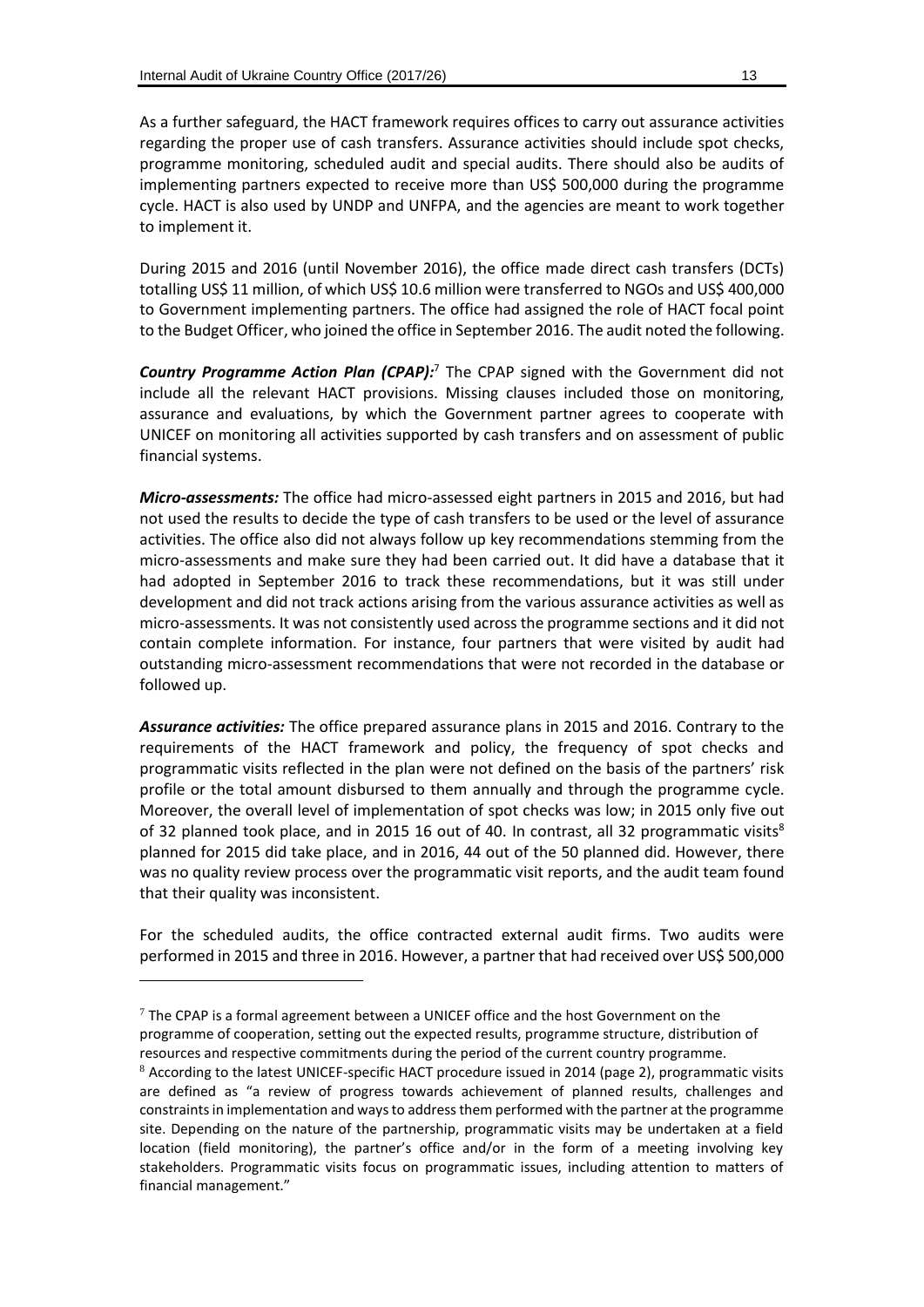had still not been audited at the time of the audit visit.

*Training:* All staff had completed mandatory online training on HACT, but there was no practical training through site visits. Insufficient knowledge of HACT procedures could also be attributed to the high staff turnover in the emergency context. Further, the assurance plans prepared for 2015 and 2016 did not include mechanisms to track provision of HACT training to partners. The four partners visited by audit in late 2016 confirmed that they had not been provided any training on HACT at that stage, and the audit team found that their understanding of HACT procedures was very limited. Management reported that HACT was subsequently defined as a priority area by the country office in 2017.

#### **Agreed action 9 (high priority):** The country office agrees:

- i. Establish a HACT oversight team, with assignment of responsibilities between programme and operation sections and zone office staff; define mechanisms of coordination for HACT implementation, including reporting lines.
- ii. Ensure that results of micro-assessments are used to determine the type of cash transfer and the intensity and type of assurance activities.
- iii. Ensure that sufficient assurance activities are implemented (in terms both of quality and quantity) to provide sufficient assurance on the use of funds and achievement of results.
- iv. Establish a follow-up mechanism for high and significant-priority recommendations stemming from micro-assessments, spot checks, programmatic visits and scheduled audits.
- v. Develop a plan to provide adequate training on HACT to staff members and implementing partners, track its implementation, and report progress to the HACT oversight team.

#### Staff responsible for taking action: Deputy Representative

Date by which action will be taken: 30 June 2018 (item iii); the office reports all other actions as completed

#### Programme monitoring

The office had two types of monitoring activities. One was HACT programmatic visits for activities supported by cash transfers (see observation on *HACT*, above). The other was fieldmonitoring visits to assess progress towards the achievement of planned results, provide technical support to partners, learn from implementation and identify and address bottlenecks.

However, there was no consolidated monitoring plan. Neither was there a monitoring strategy defining the differing approaches to be used to cover the very high number of projects according to their nature or level of complexity. During a field visit, the audit team did find that one zone office had prepared monitoring plans, but these did not refer to either the planned outputs of the zone-office workplan or to the HACT assurance plan, thereby reducing capacity to determine whether all key outputs had been monitored. Moreover these plans had not been endorsed by the country office or even shared with it.

During a field trip to two zone offices, the audit team noted that monitoring practices varied among sections and zones. The reports issued did not have a standardized format and the information included varied from office to office. In one, staff members were not aware of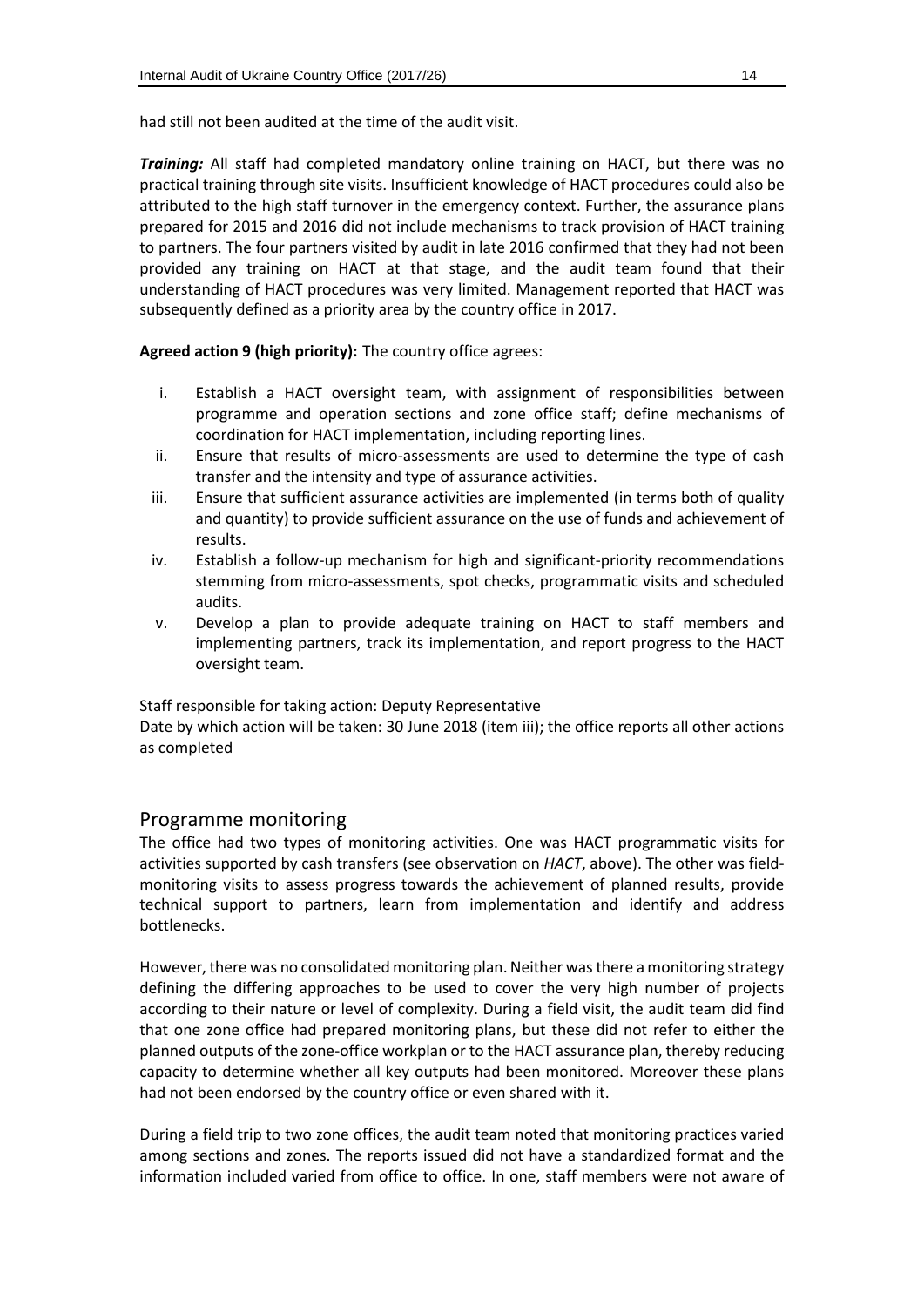the difference between HACT programmatic visits and non-HACT field monitoring visits (such as technical support). The audit team attributed this to the lack of standardized processes for programme monitoring activities, including planning and reporting. This increased the risks of inefficiencies and duplication of work among programme sections and zone offices.

The audit reviewed a sample of 10 programme monitoring reports covering the period from January 2015 to end of September 2016, and noted the following:

- The purpose of the visit in the programme monitoring template was stated in terms of as the activities to be assessed. However, the expected results were not defined and a link to the workplans was missing.
- Progress of programme implementation was not clearly assessed against expected outputs.
- Programme monitoring reports did not state whether there were proposed actions that would require follow-up.

The office in Kyiv used separate in-house databases to record reports from HACT assurance activities and those from non-HACT field-monitoring visits. However, these databases did not include all the monitoring reports prepared and also did not record recommendations stemming from these visits. It was noted that the post of Monitoring and Evaluation Officer, who was in charge of the maintenance of this database, fell vacant in September 2016, leading to periods where the monitoring information was not updated.

**Agreed action 10 (high priority):** The country office agrees to:

- i. Ensure that programme-monitoring reports refer to expected results defined in annual workplans, and state whether the expected results have been achieved or not.
- ii. Ensure that recommendations in monitoring reports include the staff assigned to follow up on their implementation, with timelines; and establish a system to ensure that implementation has taken place.

Staff responsible for taking action: Deputy Representative Date by which action will be taken: 31 March 2018

#### Cash transfer management

-

Between 2015 and October 2016, cash transfers totalled approximately US\$ 11 million, which was 17 percent of the office's total expenditures. The audit sampled 11 advance payments totalling US\$ 2.4 million, made to five partners. It also sampled 12 liquidations, totalling US\$ 1.6 million.

The audit team noted that in nine cases, the partners did not complete the Funding Authorization and Certificate of Expenditures (FACE)<sup>9</sup> forms correctly. For example, activities mentioned in the FACE form referred to the global outcomes defined in the annual workplans, instead of the budgeted activities as per the itemized cost estimate; and in some cases, the

<sup>9</sup> The Funding Authorization Certificate of Expenditure (FACE) form is used by the partner to request and liquidate cash transfers. It is also used by UNICEF to process the requests for and liquidation of cash transfers. The FACE forms should reflect the workplans, which set out the activities for which funds are being requested, or on which they have been spent. The FACE form was designed for use with the HACT framework, but can also be used outside it.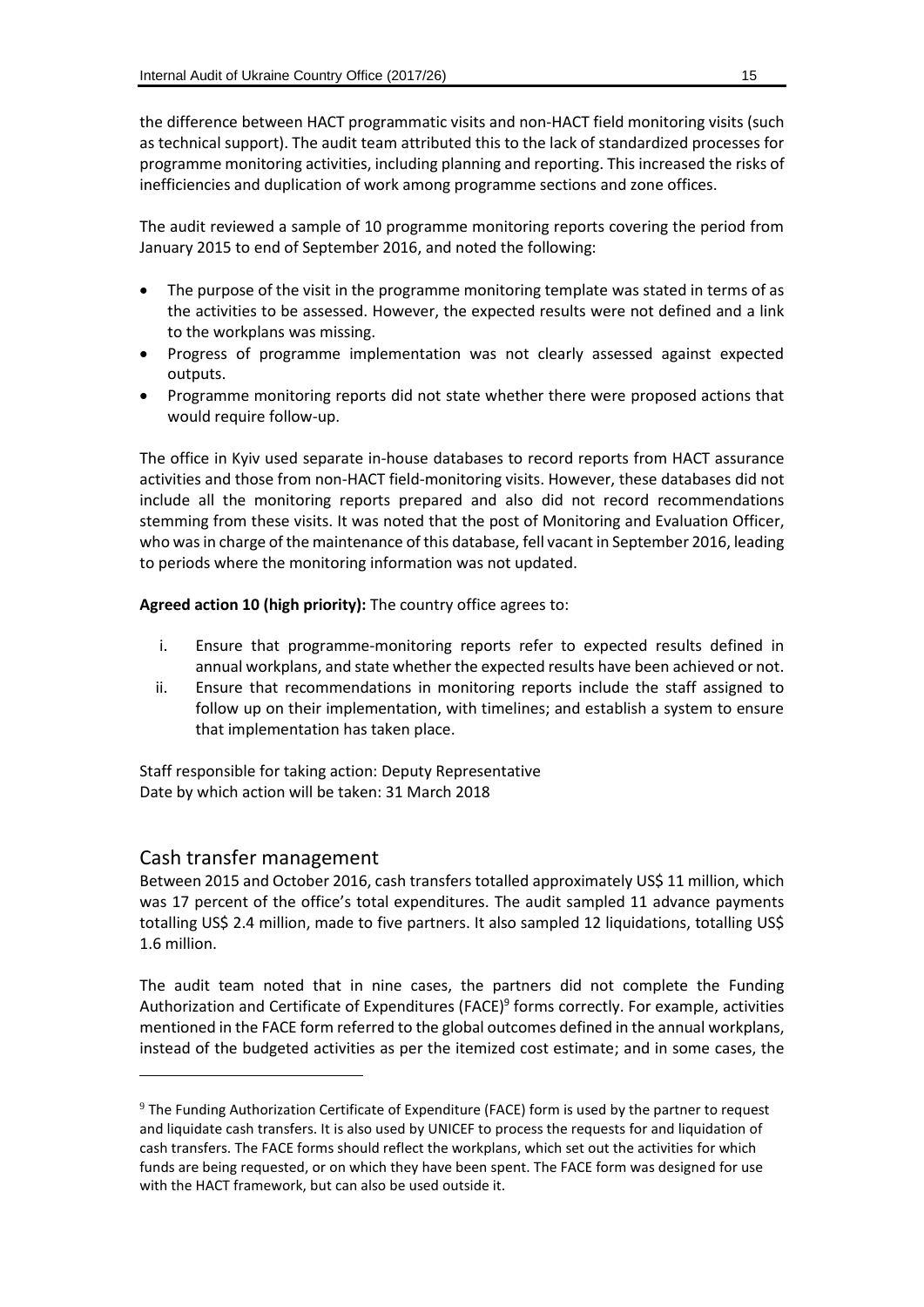outstanding balances were not shown. Despite these omissions, the office had accepted and processed the forms.

In 12 cases, the designated budget owner was not the individual certifying the FACE forms in UNICEF. In one case, a consultant did so. Also, the segregation of duties between the person certifying the FACE form and the person approving it in VISION was not respected in six cases. In 10 cases, the signature on the FACE forms did not correspond to the authorized signature as per the signed programme cooperation agreement. However, as the Finance Unit did not maintain a list of authorized signatories, it could not verify the authenticity of those on the form. There was therefore a risk that forms with unauthorized signatures might be accepted by the country office, which could result in payments being made against fraudulent requests.

Three instances were noted where cash transfer payments were not made within the 10 days benchmark included in UNICEF guidelines for payment of advances. For the sample tested, it took 14-24 days from the receipt of the partner's request to the posting of the advance payment. This could delay the implementation of the planned activities by the partners.

**Agreed action 11 (medium priority):** The office agrees to:

- i. Ensure that cash transfer advance requests, payments and accounting are made on correctly completed Funding Authorization and Certificate of Expenditures (FACE) forms, giving training to partners if necessary.
- ii. Maintain a list of authorized signatures from partners for verification against signatures in the FACE forms.
- iii. Ensure that the FACE forms are certified by authorized budget owners and that there is adequate segregation of duties in certification and approval of payment.
- iv. Determine and address the cause of delays in the processing of cash transfer payments.

Staff responsible for taking action: Deputy Representative, Operations Manager, HACT focal point, Admin/Finance Officer, responsible Programme Officers Date by which action will be taken: The office reports all actions as having been completed

#### Consultancy contract management

During 2015 and 2016 (as of November 2016) there were 143 consultancy contracts, which amounted to US\$ 3.1 million. Of these, 17 (worth US\$ 430,460) were single-source contracts issued without competition.

The audit reviewed 20 contracts and found a number of weaknesses. In 10 of 20 cases reviewed, the terms of reference described generic functions but did not include specific, measurable, time-bound deliverables. This reduced the office's capacity to monitor delivery. Also, the payment of instalments should be directly linked with satisfactory deliverables at specific time intervals. For 15 contracts, though consultants were paid monthly, the payment terms were not directly linked to specific deliverables. The deliverables were activity-based because tangible products had not been defined in the contract. This increased the risks of paying for services not fully received or not getting good value for money.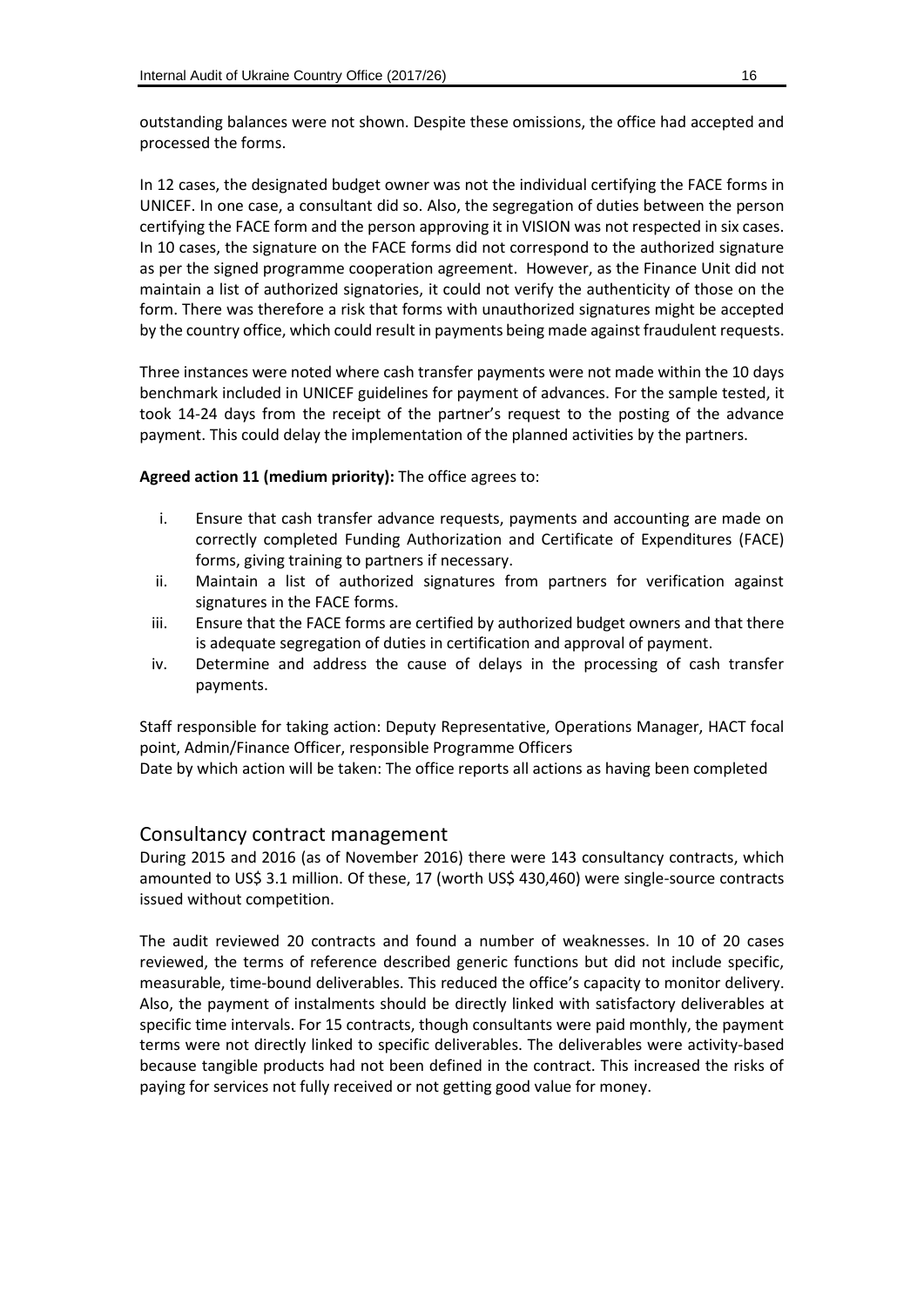**Agreed action 12 (medium priority):** The country office agrees to:

- i. Include specific, measurable and timebound deliverables in all consultancy contracts.
- ii. Base payments on agreed deliverables, specified in the contract's terms of reference.

Staff responsible for taking action: Deputy Representative, Heads of Sections, Operations Manager, Contracts Officer, Programme Associate (Child Protection) Date by which action will be taken: 30 June 2018

#### Warehouse and logistics management

The audit reviewed the inventory warehouse management and distribution controls, and assessed timeliness of procurement and actual delivery.

It was noted that the office had established long-term agreements (LTAs) for procurement of supplies. Out of 12 sampled cases reviewed, seven purchase orders were placed using LTAs, established by the office through competitive bidding processes that involved a review by the Contracts Review Committee (CRC). Also, at year-end, the office had conducted a physical count of supplies in the warehouses in Kyiv, carried out by staff members who were not responsible for day-to-day management of the warehouse.

However, the audit noted the following.

1

*Delay in deliveries or their recording:* A review of deliveries from local and offshore suppliers between February 2015 and September 2016 showed that in 88 instances supplies totalling US\$ 19.4 million (or 46 percent of the US\$ 42.4 million orders placed by the office during 2015 and 2016 (as of November 2016), were delivered after the target arrival dates. The delays ranged from 30 to 150 days. The audit noted that some delays were due to underestimation of time required to prepare supply specifications, and lack of capacity from implementing partners to receive hygiene kits provided by the office. The office noted that there were also backlogs in recording some deliveries in VISION, resulting in incorrect actual delivery dates. This meant that the office could not reliably use the target dates for supply delivery monitoring purposes.

*Storage of supplies:* The office stored supplies in three different warehouses in the Kyiv area. Two warehouses were managed by third parties, while the third was a Government warehouse that UNICEF was able to use free of charge. In VISION, however, the supplies were recorded under the same storage location.

The audit team visited the three warehouses and noted that there were differences between what it found, and the information in VISION. Delays in recording the distribution of items stored in the warehouse increased the risk of un-controlled inventory and loss of supplies.

*Distribution of goods and service delivery:* The distribution of warehouse items during 2015 and 2016 (as of November) totalled US\$ 9 million. However, in 223 release orders totalling US\$ 3.7 million, the distribution of supplies was covered by neither a PCA nor an SSFA.<sup>10</sup> Instead, the office had developed a procedure to decrease transactional costs and expedite the recording of distribution that involved more than 10 local consignees. In these cases, there

<sup>&</sup>lt;sup>10</sup> Small-scale funding agreements (SSFAs) are for smaller activities; they are simpler and easier to produce than PCAs and can be used up to a threshold of US\$ 50,000.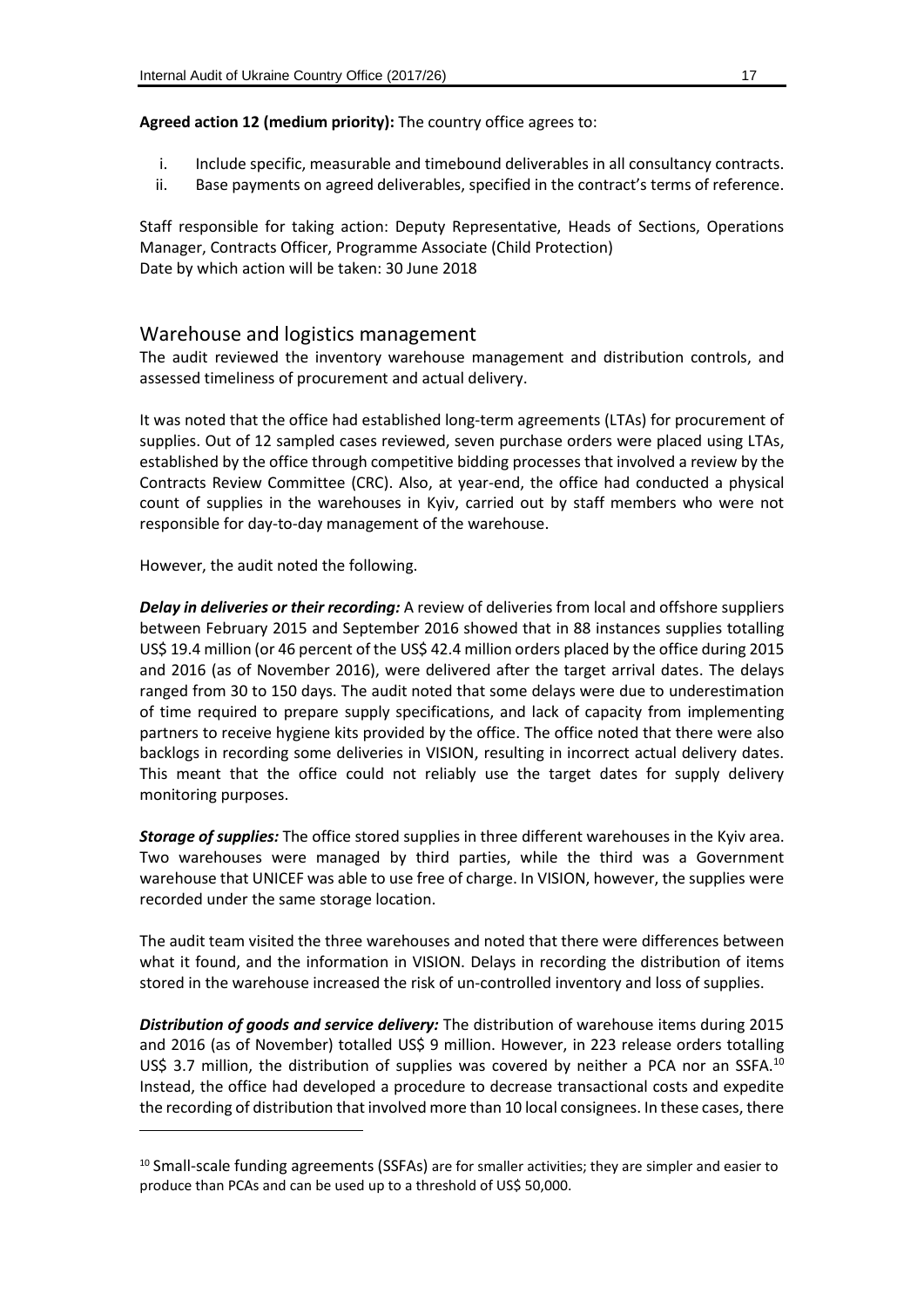were no details on where the supplies were distributed or which partner received them. Also, according to VISION, during 2015 and 2016 there were 47 release orders totalling US\$ 772,031 for programme supplies that were handed over to Government implementing partners.

The audit reviewed two PCAs and one SSFA that included the distribution of programme supplies. In all US\$ 20 million in supplies were received by these three implementing partners. It was noted that partner contribution to the agreement ranged between 0 and 5 percent for operating costs. In the case where the partner did not contribute to the agreement, it was noted that UNICEF provided the funding for staff costs, renting storage space and logistics. Given that these agreements were limited to the distribution of supplies without expected contributions from the partners, the audit team concluded that these cases should properly be regarded as vendor relationships and not partnerships. As such the office could have issued vendor agreements, following UNICEF's procedures for the award of contracts.

The audit visited a partner and noted that the NGO operated from a limited space and that it did not have adequate storage space or capacity for distribution of programme supplies.

*In-kind donations:* Contributions-in-kind may be accepted provided they are supplied at no cost and in a form that can be used for the purposes of UNICEF. Otherwise they should refused, since their acceptance may lead to waste of resources.

During 2015 and 2016, the office received in-kind donations amounting to US\$ 1.2 million. The goods received were mainly toys valued at roughly US\$600,000, medicines worth about US\$300,000, and US\$ 280,000 of electric appliances. However, management had not explained how these supplies were part of the assessed needs of children living in the regions affected by the emergency nor how their distribution would contribute to the planned results in these regions. An audit visit to a distribution centre and a school noted that some of the donated supplies were not being used after more than a year. Also the toys were distributed without any agreement, such as a PCA with an NGO or a Government request.

Distribution, storage and logistics costs for these items had to be funded from emergency resources, even though the policy on donations in kind states that these costs are to be borne by donors and not by the office.

*End-user monitoring:* The end-user monitoring of programme supplies was found to be inadequate at the time of the audit visit due to limited staff resources. The audit team noted that reports issued by the zone offices did not provide details on the quality and effectiveness of programme supplies delivered to end-users. Also, the audit received feedback from schools visited that the quality of sport equipment, backpacks and desks issued had not been satisfactory. The country office reported that it was prioritizing this area in 2017.

**Agreed action 13 (medium priority):** The country office agrees to:

- i. Monitor delivery of supplies and identify and address causes of delays promptly.
- ii. Update information in VISION related to warehouse locations.
- iii. Distribute supplies to partners using waybills generated in VISION and not manual documentation.
- iv. Distribute to government implementing partners on the basis of signed workplans or specific signed agreements.
- v. Manage distribution of supplies with no contribution from the partners through contracts, and not through programme cooperation agreements.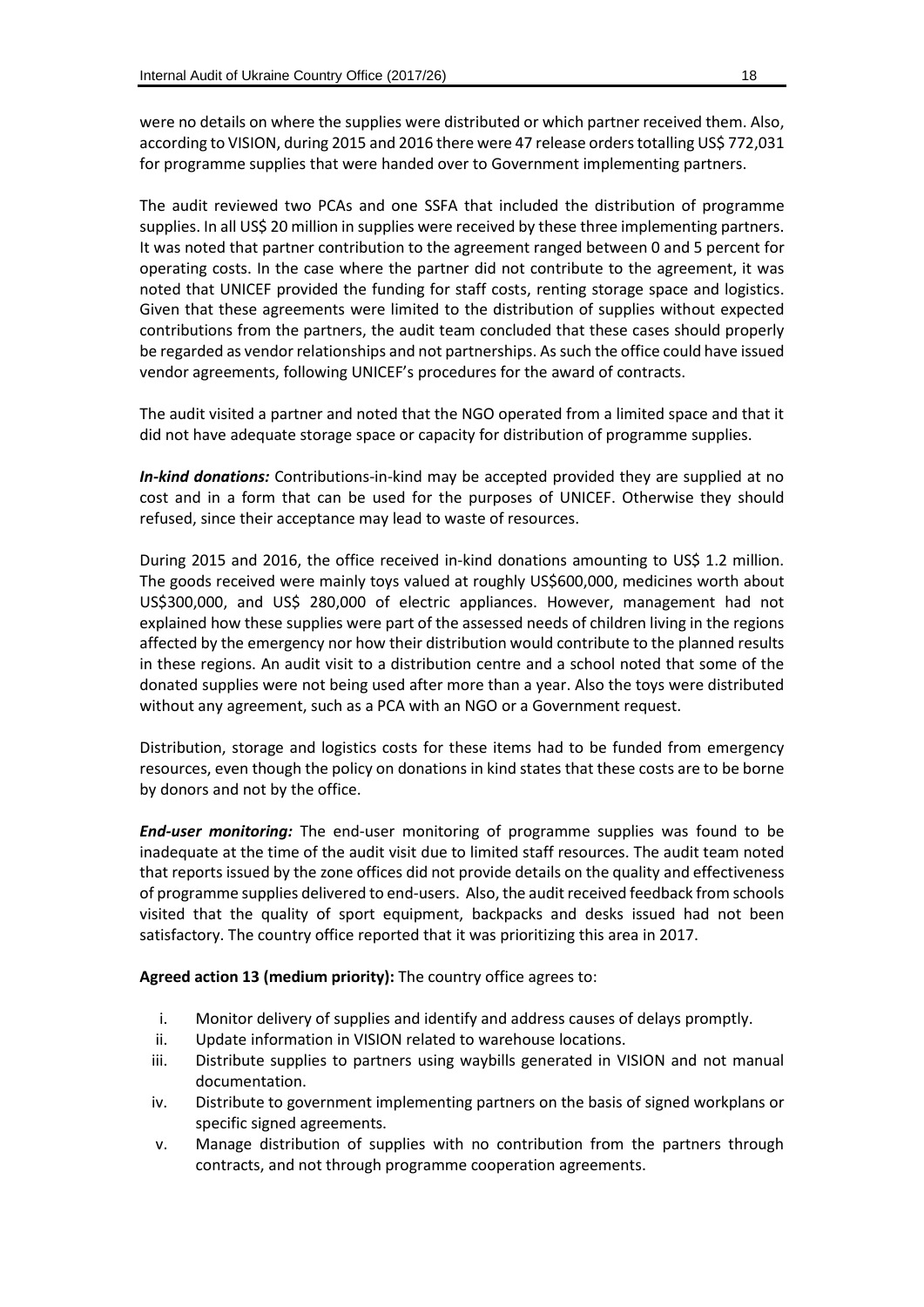- vi. Ensure that in-kind donations of programme supplies will contribute to results for children in a cost effective manner
- vii. Establish a process for end-user monitoring by programme sections and see that feedback is regularly provided to the supply section on the use and quality of supplies.

Staff responsible for taking action: Deputy Representative, Supply and Logistics Officer, Supply **Officer** 

Date by which action will be taken: 31 March 2018 and ongoing; (except for items ii and iii which the office reports as completed)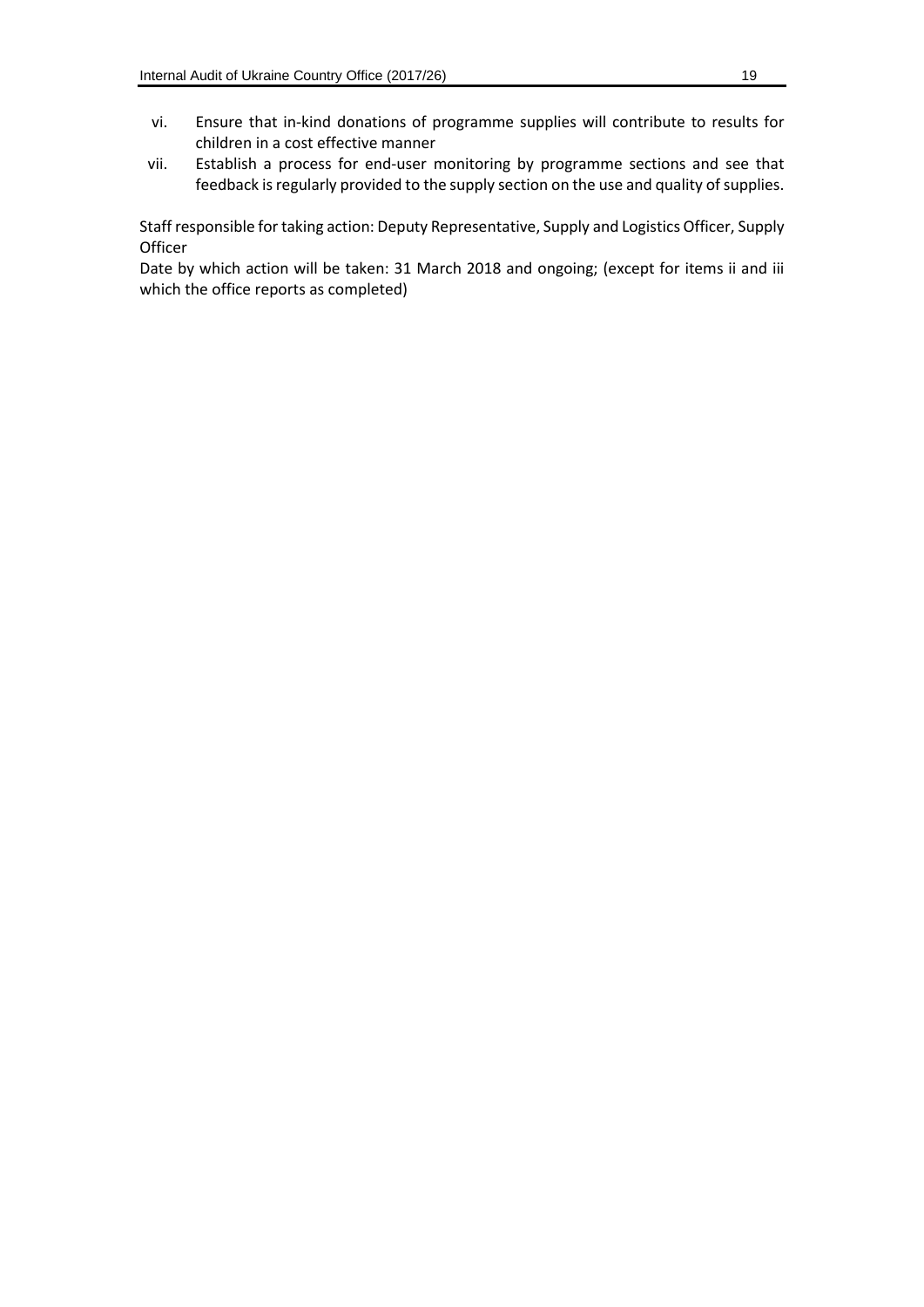### Annex A: Methodology, and definition of priorities and conclusions

The audit team used a combination of methods, including interviews, document reviews, and testing samples of transactions. The audit compared actual controls, governance and risk management practices found in the office against UNICEF policies, procedures and contractual arrangements.

OIAI is firmly committed to working with clients and helping them to strengthen their internal controls, governance and risk management practices in the way that is most practical for them. With support from the relevant regional office, the regional office reviews and comments upon a draft report before the departure of the audit team. The Representative and their staff then work with the audit team on agreed action plans to address the observations. These plans are presented in the report together with the observations they address. OIAI follows up on these actions and reports quarterly to management on the extent to which they have been implemented. When appropriate, OIAI may agree an action with, or address a recommendation to, an office other than the client's own (for example, a regional office or headquarters division).

The audit looks for areas where internal controls can be strengthened to reduce exposure to fraud or irregularities. It is not looking for fraud itself. This is consistent with normal practices. However, UNICEF's auditors will consider any suspected fraud or mismanagement reported before or during an audit, and will ensure that the relevant bodies are informed. This may include asking the Investigations section to take action if appropriate.

The audit was conducted in accordance with the International Standards for the Professional Practice of Internal Auditing of the Institute of Internal Auditors. OIAI also followed the reporting standards of International Organization of Supreme Audit Institutions.

### Priorities attached to agreed actions

- **High:** Action is considered imperative to ensure that the audited entity is not exposed to high risks. Failure to take action could result in major consequences and issues.
- **Medium:** Action is considered necessary to avoid exposure to significant risks. Failure to take action could result in significant consequences.
- **Low:** Action is considered desirable and should result in enhanced control or better value for money. Low-priority actions, if any, are agreed with the regionaloffice management but are not included in the final report.